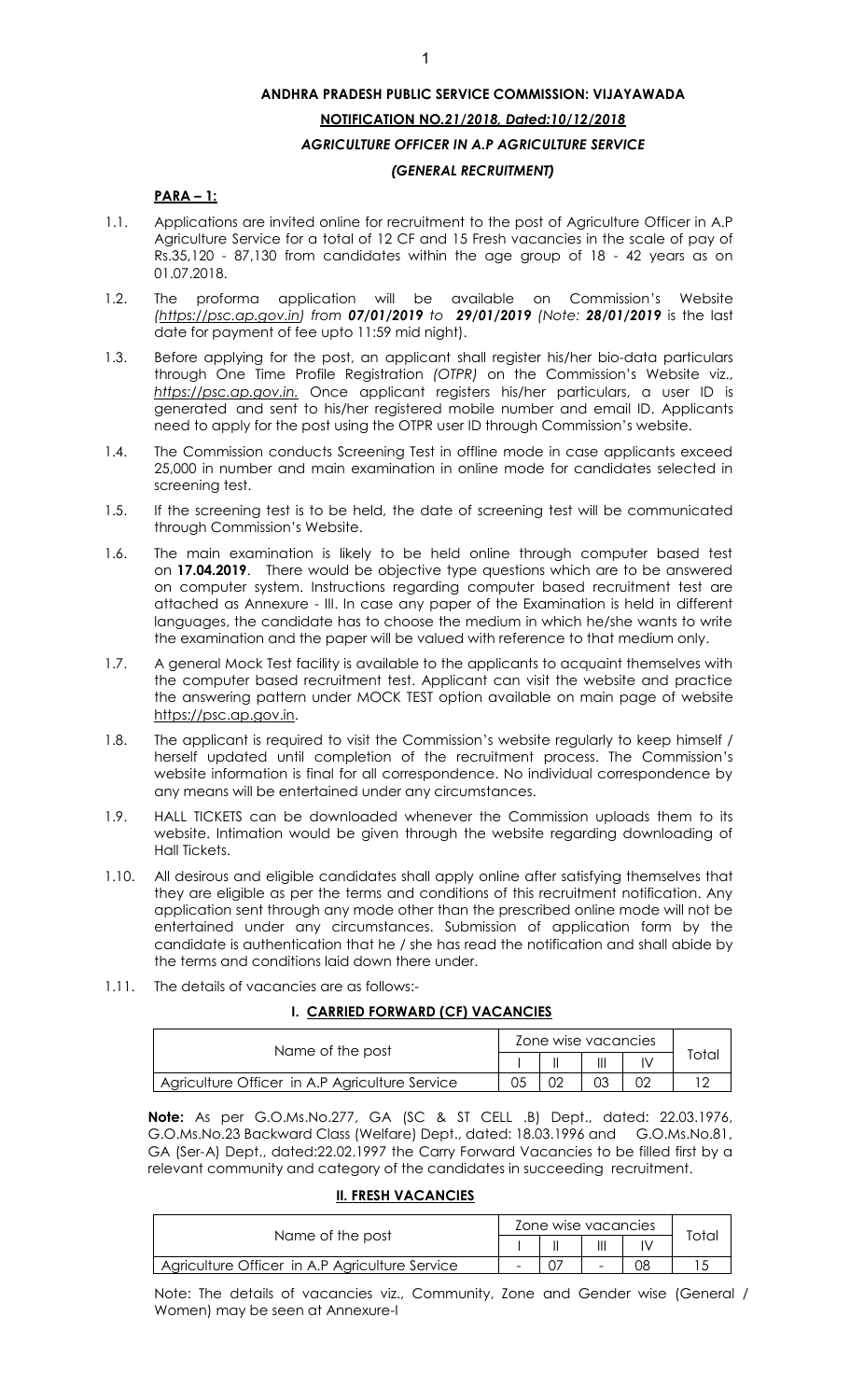#### **PARA-2: ELIGIBILITY:**

- i. He / She is of sound health, active habits and free from any bodily defect or infirmity rendering him unfit for such service:,
- ii. His / Her character and antecedents are such as to qualify him for such service:,
- iii. He /She possesses the academic and other qualifications prescribed for the post: and
- iv. He/ She is a citizen of India:

 Provided that no candidate other than a citizen of India may be appointed except with the previous sanction of the State Government and except in accordance with such conditions and restrictions as they may be laid down. Such sanction shall be not be accorded unless the State Government are satisfied that sufficient number of citizens of India, who are qualified and suitable are not available.

## **PARA-3: EDUCATIONAL QUALIFICATIONS:**

 A candidate should possess the academic qualifications and experience including practical experience prescribed, if any, for the post on the date of the notification for direct recruitment issued by the concerned recruiting agency.

| Name of the Post                                  | <b>Educational Qualifications</b>                                                                                                                                                               |
|---------------------------------------------------|-------------------------------------------------------------------------------------------------------------------------------------------------------------------------------------------------|
| Agriculture Officer in<br>A.P Agriculture Service | Must possess a Degree of Bachelor of Science in Agriculture<br>of a recognised University in the State or any other University<br>Accredited by Indian Council of Agricultural Research (ICAR). |

#### **PARA- 4 RESERVATIONS:**

- 4.1. There will be reservations in direct recruitment in respect of Scheduled Tribes, Scheduled Castes, Backward Classes, Physically Challenged, Women and meritorious sports person as per Rule 22 and 22 (A) of A.P. State and Subordinate Service Rules.
- 4**.**2. In the case of candidates who claim the benefit of reservation or relaxation from upper age limit on the basis of Caste/Tribe or Community the basic document of proof of Community will be the certificate issued by the Revenue Authorities not below the rank of Tahsildar in the case of SC/ST and Non Creamy Layer Certificate issued by the Revenue Authorities in the case of Backward Classes. The list of Caste/Tribe/Community is as incorporated in Schedule-I of above Rules. The list is also appended at Annexure –IV. The candidates have to produce proof of the community claimed in their application at all stages of selection along with the certificates relating to Educational Qualifications and local status certificates etc.,. Subsequent claim of change of community will not be entertained.
- 4**.**3. The meritorious sportsman means a sportsman who has represented the State or the Country in a national or international competition or Universities in the Inter-University tournaments conducted by the Inter-University Boards or the State School team in the national sports/games for schools conducted by the All India School Games Federation in any of the games, sports, mentioned below; and any other games/sports as may be specified by the Government from time to time, in terms of Rule 2 (19) of AP State and Subordinate Service Rules.
- 4.4. The person with disability means a person suffering from not less than forty percent of any disability as certified by a medical authority except hearing Impairment. Hearing Impairment means loss of sixty decibels or more in the better ear in the conversational range of frequencies which corresponds to 85 dBs Hearing threshold on the audiogram in the better ear i.e., 85 dB hearing level in audiogram – 25 dB upper limit of normal hearing = 60 dBs hearing loss as per provision under "person with Disabilities Act, 1995".
- 4.5. Caste & Community: Community Certificate issued by the competent authority in terms of G.O. Ms No. 58, SW (J) Dept., dt.12/5/97 should be submitted at appropriate time. As per A.P. State and Subordinate Service Rules, Rule -2(28) Explanation: No person who professes a religion different from Hinduism shall be deemed a member of Schedule Caste. BCs, SCs & STs belonging to other States are not entitled for reservation.
- 4.6. If eligible disabled candidates of a particular category are not available, to fill up the Carry Forward vacancy, the same shall be filled-up by the method of interchanging as per G.O. Ms. No.23, department for Women, Children, Disabled and Senior Citizen (DW)Dept., Dated: 26.05.2011 and G.O.Ms.No.99, General Admn (Services -D) Dept., dated: 04.03.2013. Hence all the disabled categories are allowed to apply.
- 4.7. There shall be Reservation to Women horizontally to an extent of 33 1/3% as per G.O. Ms. No. 63, GA (Ser-D) Dept., dated:17.04.2018.
- 4.8. The reservation to meritorious sports persons will apply as per G.O.Ms.No.13, GA (Ser-D) Dept., dated:23.01.2018, G.O.Ms.No.74, youth, advancement, Tourism and Culture (Sports) Dept., dated:09.08.2012 and G.O.Rt.No.473, youth, advancement, Tourism and Culture (Sports) Dept., dated:03.12.2018. Annexure –III Form –I required under sports quota.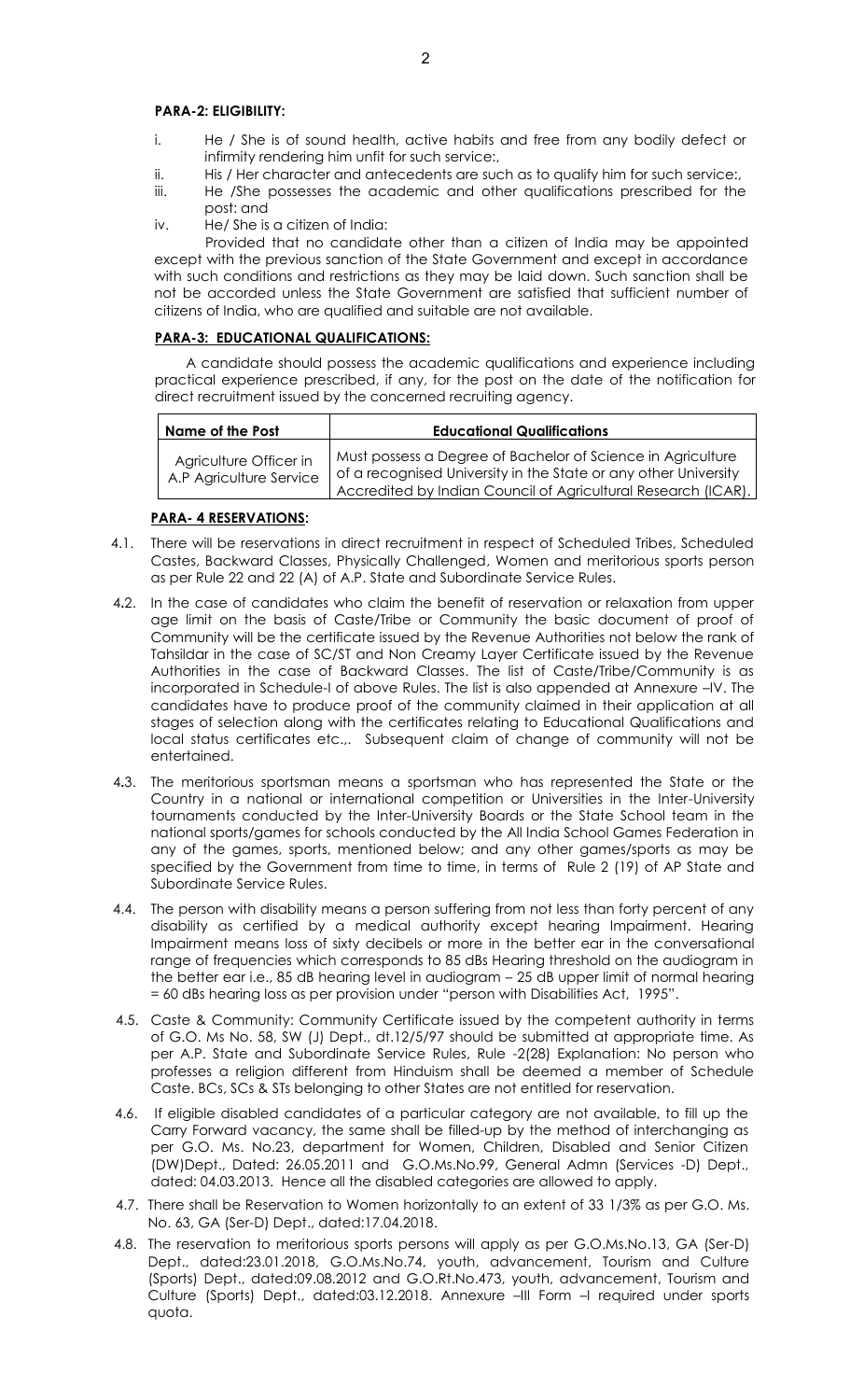- 4.9. Reservation to BC-E group will be subject to the adjudication of the litigation before the Hon'ble Courts including final orders in Civil Appeal No: (a) 2628-2637 of 2010 in SLP. No. 7388-7397 of 2010, dated. 25/03/2010 and orders from the Government.
- 4.10. The candidates claiming to be belonging to non-creamy layer of Backward Class have to obtain a Certificate in terms of G.O. Ms. No. 3, Backward Classes Welfare (C-2) Department, Dated 04.04.2006 read with G.O. Ms. No. 26 Backward Classes Welfare(C) Department, Dated 09.12.2013 regarding their exclusion from the Creamy Layer from the competent authority (Tahasildar) and produce the same at appropriate time of verification**.** In case of failure to produce the same on the day of verification, the Candidature will be considered against open competition even if he / she is otherwise eligible in all aspects.

# **PARA - 5: RESERVATION TO LOCAL CANDIDATES:**

- 5.1. The specification of a post is determined by the concerned Department with reference to both vertical and horizontal reservations as well as local reservation. The reservations are specified through the indent by the concerned department.
- 5.2. Reservation to the Local candidates is applicable as provided in Article 371-D as per G.O.Ms.No.674, G.A (SPF- A) Department, dated.20.10.1975 and rules as amended from time to time and as in force on the date of notification. The candidates claiming reservation as Local candidates should obtain the required Study Certificate(s) (from IV Class to X Class or SSC) OR Residence Certificate in the proforma prescribed for those candidates who have not studied in any Educational Institutions as the case may be. The relevant certificates with authorized signature shall be produced as and when required.

# **PARA -6 DEFINITION OF LOCAL CANDIDATE:**

6.1. A local candidate has been defined in G.O.Ms.No.674, General Administration (SPF-A) Department, dated:20.10.1975 "LOCAL CANDIDATE" as follows:

"Local Candidate:- (1) A candidate for direct recruitment to any post shall be regarded as a local candidate in relation to a local area.

(a) in cases where a minimum educational qualification has been prescribed for recruitment to the post.

 (i) "if he has studied in an educational institution or educational institutions in such local area for a period of not less than four consecutive academic years ending with the academic year in which he appeared or, as the case may be, first appeared for the relevant qualifying examination; or

(ii) where during the whole or any part of the four consecutive academic years ending with the academic year in which he appeared or as the case may be, first appeared for the relevant qualifying examination he has not studied in any educational institution, if he has resided in that local area for a period of not less than four years immediately preceding the date of commencement of the qualifying examination in which he appeared or as the case may be, first appeared.

(b) In cases where no minimum educational qualification has been prescribed for recruitment to the post, if he has resided in that local area for a period of not less than four years immediately proceeding the date on which the post is notified for recruitment.

Explanations:- For the purpose of the paragraph.

(i) educational institution means a University or any educational institution recognized by the State Government, a University or other competent authority;

(ii) relevant qualifying examination in relation to a post means;

(a) the examination, a pass in which is the minimum educational qualification prescribed for the post;

(b) the Matriculation examination or an examination declared by the State Government to be equivalent to the Matriculation examination;

whichever is lower; and

(iii) In reckoning the consecutive academic years during which a candidate has studied, any period of interruption of his study by reason of his failure to pass any examination shall be disregarded.

(iv) the question whether any candidate for direct recruitment to any post has resided in any local area shall be determined with reference to the places where the candidate actually resided and not with reference to the residence of his parents or other guardian (Vide G.O.Ms.No.168, G.A. (SPF.A) Dept., dt.10-3-77).

(2) A candidate for direct recruitment to any post who is not regarded as a local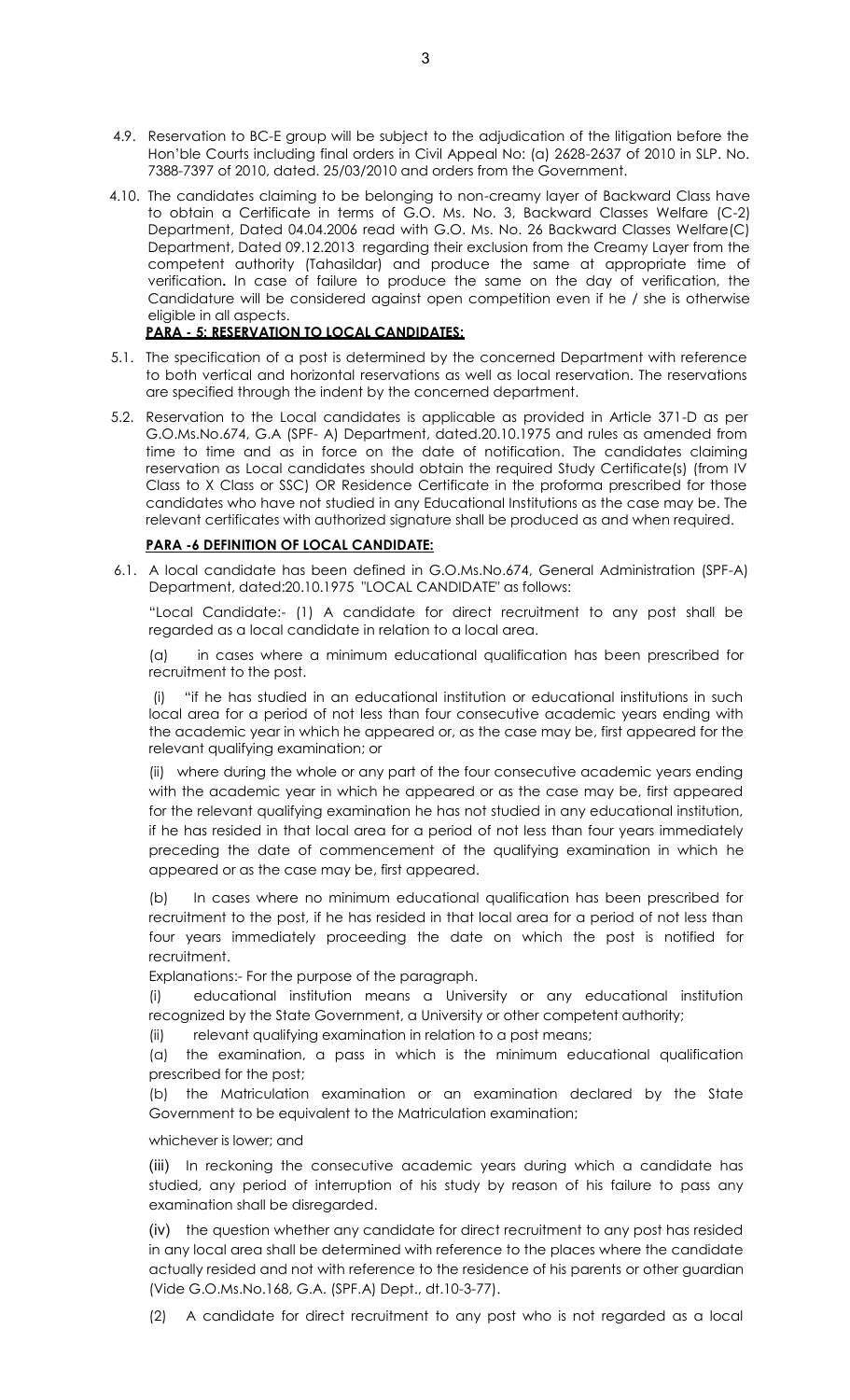candidate under sub paragraph (1) in relation to any local area shall.

(a) in cases where a minimum educational qualification has been prescribed for recruitment to the post.

(i) if he has studied in educational institutions in the State for a period of not less than seven consecutive academic years ending with academic year in which he appeared or as the case may be, first appeared for the relevant qualifying examination, be regarded as a local candidate in relation to

Such local area where he has studied for the maximum period out of the said period of seven years; or

(2) where the periods of his study in two or more local areas are equal, such local areas where he has studied last in such equal periods;

(ii) if during the whole or any part of the seven consecutive academic years ending with the academic years in which he appeared or as the case may be first appeared for the relevant qualigying examination, he has not studied in the educational institutions in any local area, but has resided in the State during the whole of the said period of seven years, be regarded as a local candidate in relation to

(1) such local area where he has resided for a maximum period out of the said period of seven years: or

(2) where the periods of his residence in two or more local areas are equal, such local areas where he has resided last in such equal periods;

(b) In cases where no minimum educational qualification has been prescribed for recruitment to the post, if he has resided in the State for a period of not less than seven years immediately preceding the date on which the post is notified for recruitment, be regarded as a local candidate in relation to

(i) such local area where he has resided for the maximum period out of the said period of seven years; or

(ii) where the periods of his residence is two or more local areas are equal such local area where he has resided last in such equal periods " .

(G.O.Ms.No.168, dated 10-3-1977)

- 6.2. Single certificate, whether of study or residence as stipulated in G.O.Ms.No.674, General Administration (SPF-A) Dept., dated:20.10.1975 would suffice for enabling the candidate to apply as a "LOCAL CANDIDATE".
- 6.3. Residence certificate will not be accepted, if a candidate has studied in any Educational Institution upto S.S.C. or equivalent examination. Such candidates have to produce study certificates invariably. The candidates, who acquired degree from open Universities directly without studying in any Educational Institution, only may submit residence certificate. Here Educational Institutions mean a recognized Institution by the Government / University/Competent authority.
- 6.4. Candidates are advised to refer provisions of the PRESIDENTIAL ORDER 1975 in this regard.
- 6.5. Candidates who migrate from Telangana to Andhra Pradesh between 2nd June, 2014 and 1st June, 2019 (in this case till date of notification) as per terms laid down in circular memo No.4136/SPF & MC/2015-5, Dated.20.11.2017 of Government of Andhra Pradesh shall obtain the Local Status Certificate from competent authority and produce at the time of verification.
- 6.6. The composition of Districts in each zone is as hereunder:
	- Zone-I: Srikakulam, Vizianagaram and Visakhapatnam. (SKM, VZM,VSP,)
	- Zone-II: East Godavari, West Godavari and Krishna. (EG, WG, KST)
	- Zone-III: Guntur, Prakasam and Nellore. (GNT, PKM, NLR)

Zone-IV: Chittoor, Kadapa, Anantapur and Kurnool. (CTR, CDP, ATP, KNL)

#### **PARA- 7 AGE:**

7.1. No person shall be eligible for direct recruitment if he/she is less than 18 years of age and if he / she is more than 42 years of age as on 01/07/2018 as per G.O.Ms.No.132,GA (Ser-A) Dept., dated:15.10.2018. Candidates should not be born earlier than 2nd July 1976 and not later than 1st July 2000.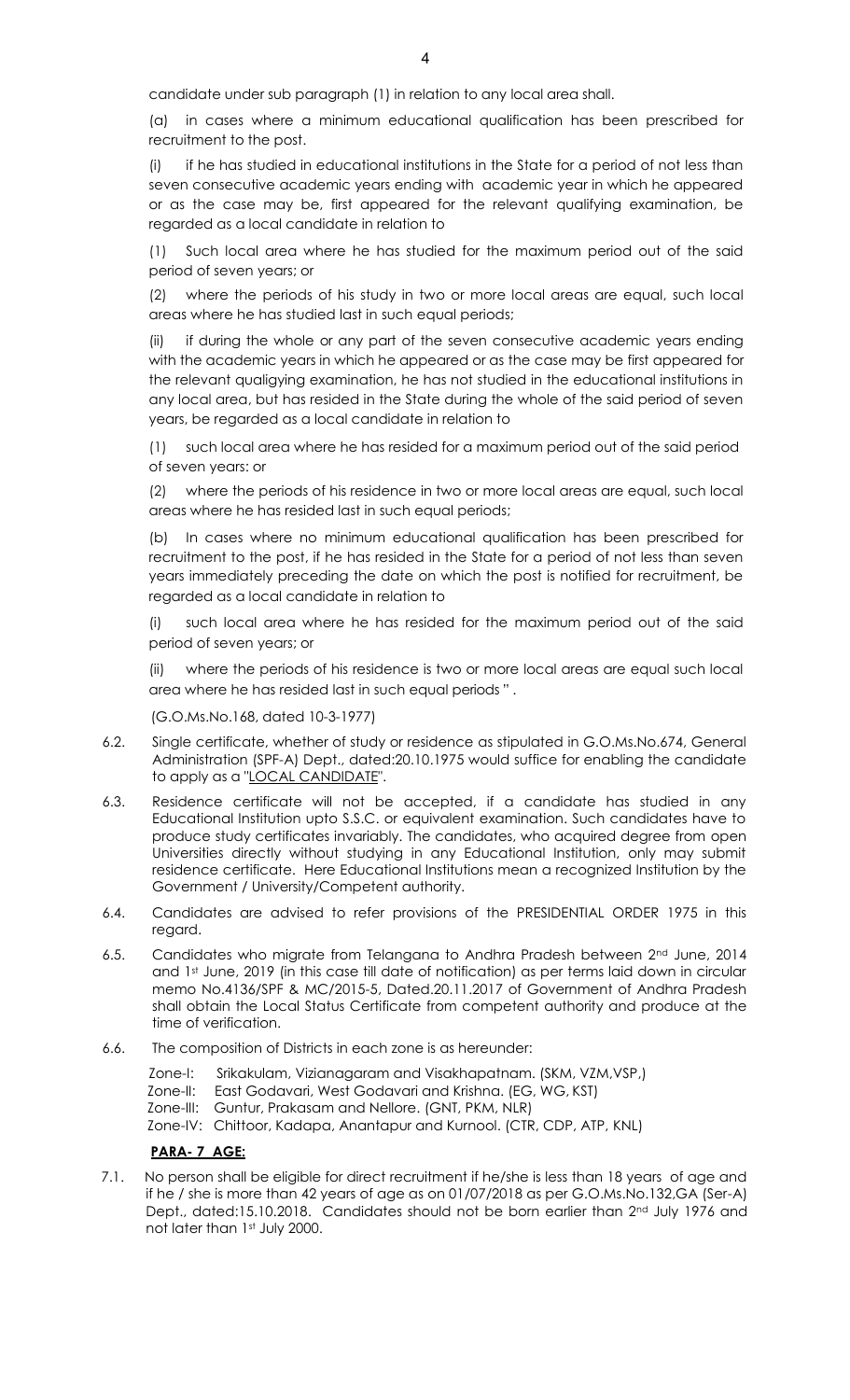| S. No. | <b>Category of candidates</b>                                                                                           | <b>Relaxation of age permissible</b>                                                 |
|--------|-------------------------------------------------------------------------------------------------------------------------|--------------------------------------------------------------------------------------|
| 1.     | SC/ST and BCs                                                                                                           | 5 Years                                                                              |
| 2.     | Physically Handicapped persons                                                                                          | 10 Years                                                                             |
| 3.     | Ex-Service men                                                                                                          | Shall be allowed to deduct<br>from his age a period of 3<br>years in addition to the |
| 4.     | N.C.C. (who have worked as Instructor in<br>N.C.C.                                                                      | length of service rendered<br>by him in the armed forces<br>/ NCC.                   |
| 5.     | A.P. State Government Employees (Employees<br>of APSEB, APSRTC, Corporations, Municipalities<br>etc. are not eligible). | 5 Years based on the<br>length of regular<br>service.                                |
| 6.     | Retrenched temporary employees in the State<br>Census Department with a minimum service of<br>6 months.                 | 3 Years                                                                              |

7.2. Age Relaxation is applicable to the categories as detailed below:

Provided that the persons referred to at Sl.Nos.3 & 4 above shall, after making the deductions referred to in sub Rule 12 (c) (i) & (ii) of A.P. State and Subordinate Service Rules not exceed the Maximum age limit prescribed for the post.

The age relaxation for Ex-Servicemen is applicable for those who have been released from Armed Forces other than by way of dismissal or discharge on account of misconduct or inefficiency.

#### **PARA - 8 HOW TO APPLY:**

**STEP-I:** Candidates applying for the first time for any notification has to first fill the OTPR application carefully to obtain OTPR ID. While filling the OTPR, the candidate has to ensure that the particulars are filled correctly. The Commission bears no responsibility for the mistakes, if any, made by the candidates. If candidates choose to modify they may do so by clicking the modify OTPR make the modification, save them and proceed to STEP-II (If candidates have already registered and have the OTPR ID, number then he/she can proceed to STEP-II.)

**STEP-II:** The applicant has to login in the Commission's website with the user name (OTPR ID) and the password set by candidate. After login, the applicant has to click on the "Online Application Submission" present in the bottom right corner of the Commission's website.

**PAYMENT PROCESS:** The applicant now has to click on the payment link against the Notification Number that he wants to apply. The Basic details required for calculation of the Fee and Age relaxation will be prepopulated from the OTPR data. The Applicant has to verify all the details that are displayed. Once the payment form is submitted, the respective details (used for calculation of fee and age relaxation) will not be altered in any stage of application processing. Hence if any details are to be changed, applicant should use the modify OTPR link, modify the details, save it and again click on application payment link.

**STEP-III:** After checking all the data and ensuring that the data is correct the applicant has to fill application specific data such as Local/Non Local status, white card details etc., which are also used to calculate the fee. Once all the data is filled appropriately, the applicant has to submit the payment form. On successful submission, the payment reference ID is generated and is displayed on the screen. By clicking "OK" the applicant is shown the various payment options where he/she can select any one among them and complete the payment process as given on the screen.

**STEP-IV:** Once the payment is successful, payment reference ID is generated. Candidates can note the payment reference ID for future correspondence. Thereafter the applicant is directed to the application form. Applicant should provide the payment reference Id generated along with the other details required for filing the application form (other fields like OTPR ID and fees relaxations details will be prepopulated from the data submitted in the payment form for respective notification). The applicant should check the data displayed thoroughly and should fill the application specific fields like qualification details, examination centre etc., carefully and submit the application form. Once the application is submitted successfully then application receipt is generated. The applicant is requested to print and save the application receipt for future reference/correspondence.

**NOTE:** Applicant shall note that the data displayed from OTPR at the time of submitting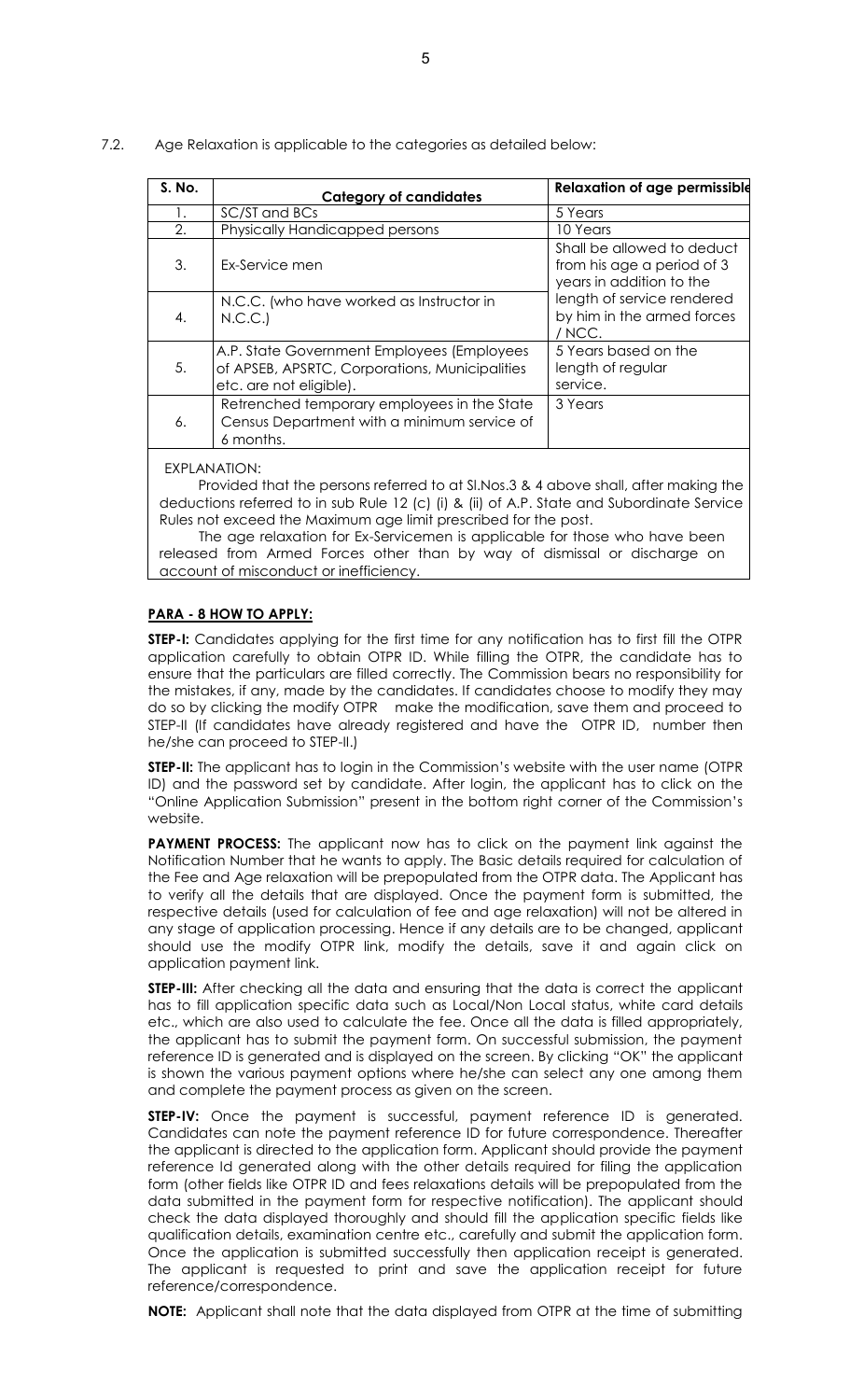the application will be considered for the purpose of this notification only. Any changes made by the applicant to OTPR data at a later date shall not be considered for the notification on hand.

**STEP-V:** In any case if the payment process is not submitted successfully, then the applicant should start the fresh payment process as mentioned in STEP-II.

**STEP-VI:** Once the application is submitted successfully, correction in application form will be enabled. The corrections can be made in the application form itself. Fields which affects the name, fee and age relaxations are not enabled for corrections.

## **NOTE:**

 A. The Commission is not responsible, for any omissions by the applicant in bio-data particulars while submitting the application form online. The applicants are therefore, advised to strictly follow the instructions given in the user guide before submitting the application.

 B. All the candidates are requested to submit their application with correct data. It is noticed that some of the candidates are requesting for change in the data, after submission of the application. It is informed that such requests shall be allowed on payment of Rs.100/- (Rupees hundred only) for each correction. However changes are not allowed for name, fee and age relaxation. No manual application for corrections shall be entertained. Corrections in the application will be enabled after the last date of the submission of application and will be allowed upto 7 days only from the last date of applications.

 C. The particulars furnished by the applicant in the application form will be taken as final. Candidates should, therefore, be very careful in uploading / submitting the application form online.

 D. Incomplete/incorrect application form will be summarily rejected. The information if any furnished by the candidate subsequently will not be entertained by the Commission under any circumstances. Applicants should be careful in filling-up the application form and submission. If any lapse is detected during the scrutiny, the candidature will be rejected even though he/she comes to the final stage of recruitment process or even at a later stage and also liable for punishment as per Para 16.1 of this notification.

E. Before uploading/submission application form, the candidates should carefully ensure his/her eligibility for this examination. No relevant column of the application form should be left blank; otherwise application form will not be accepted.

#### **PARA - 9: (a) FEE:**

- 9.1. Applicant must pay Rs. 250/- (Rupees two hundred and fifty only) towards application processing fee and Rs 120/- (Rupees one hundred twenty only) towards Examination Fee.
- 9.2. However, the following categories of candidates are exempted from payment of examination fee Rs.120/- only.
	- i) SC, ST, BC, PH & Ex-Service Men.
	- ii) Families having household supply white card issued by Civil Supplies Department, A.P. Government. (Residents of Andhra Pradesh)
	- iii) Un-employed youth *as per G.O.Ms.No.439, G.A (Ser- A) Dept., dated: 18/10/1996* should submit declaration at an appropriate time to the Commission.
	- iv) Applicants belonging to the categories mentioned above (except Physically Handicapped Persons & Ex-Service Men) hailing from other States are not entitled for exemption from payment of fee and not entitled for claiming any kind of reservation.
	- v) Candidates belonging to other States shall pay the prescribed fee of Rs.120/- (Rupees one hundred and twenty only), along with processing fee of Rs. 250/- (Rupees two hundred and fifty only) through different channels as indicated at Para-8. Otherwise such applications will not be considered and no correspondence on this will be entertained.

# 9.3. **b) Mode of Payment of Fee:**

- i) The fee mentioned in the above paragraph is to be paid online using payment Gateway using Net Banking/ Credit card / Debit Card**.** The list of Banks providing service for the purpose of online remittance of Fee will be available on the Website.
- ii) The fee once remitted shall not be refunded or adjusted under any circumstances. Failure to pay the examination fee and application fee (in non-exempt case) will entail total rejection of application.
- iii) IPOs / Demand Drafts are not accepted.
- iv) In case of corrections Rs.100/- per correction will be charged. However changes are not allowed for Name, Fee and age relaxation.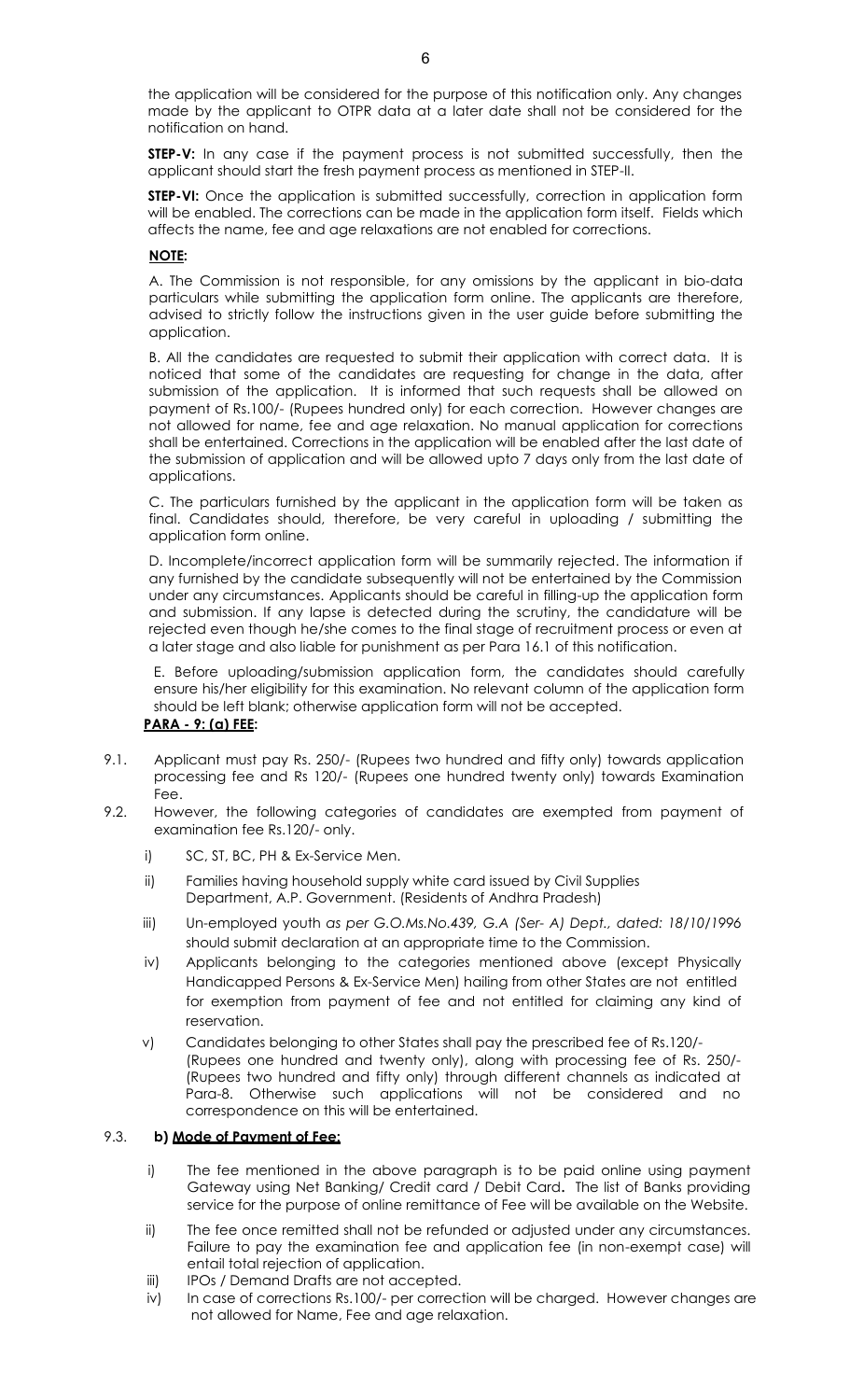#### **PARA-10: SCHEME OF EXAMINATION:-**

The Scheme & Syllabus for the examination has been shown in Annexure-II.

#### **PARA -11: CENTRES FOR THE WRITTEN EXAMINATION (OBJECTIVE TYPE) ONLINE MODE:**

 The applicant may choose the Test centre with three preferences. However the Commission reserves the right to allot the applicant to any centre of examination depending on the availability of the resources like centres / systems.

## **PARA – 12 RESOLUTION OF DISPUTES RELATED TO QUESTION PAPER, ANSWER KEY AND OTHER MATTERS**

- 12.1. The Commission would publish the key on its website after conduct of the examination. Any objections with regard to the key and any other matter shall be filed within one week after publication of the key in the prescribed proforma available in the website.
- 12.2. The objections received in the prescribed proforma and within due date will be referred to expert committee for opinion and to take appropriate decision thereon by the Commission. As per decision of the Commission a revised key will be hosted and further objections only in respect of keys that are revised would be called for a period of three working days from the date of publication of revised key. No further objections on original key will be entertained at this stage. The matter will again be referred to experts, taking into consideration the opinion of expert committee and the final key would be hosted on website based on the decision of the Commission.
- 12.3. The objections if any would be examined and the decision of the Commission in this regard shall be final. Any objection filed after expiry of specified time from the date of publication of key / revised key would not be entertained.

#### **PARA -13 NOTE ON IMPORTANT LEGAL PROVISIONS GOVERNING THE RECRUITMENT PROCESS:**

- 13.1. Vacancies: The recruitment will be made to the vacancies notified only. There shall be no waiting list as per G.O. Ms. No. 81, General Administration (Ser. A) Department, dated 22/02/1997, G.O.Ms.No.544, General Administration (Ser.A) Department, Dated:04.12.1998 and Rule 6 of APPSC Rules of procedure. In any case, no cognisance will be taken by Commission of any vacancies arising or reported after the completion of the selection and recruitment process or the last date as decided by the Commission as far as this Notification is concerned, and these will be further dealt with as per G.O. & Rule cited above.
- 13.2. The recruitment will be processed as per this notification and as per the Rules and Instructions issued by the Government and also as decided by the Commission from time to time. A.P. Agriculture service issued in G.O.Ms.No.16, Agrl. & Coop., (FP.1)Department, dated:21-01-2000, G.O.Ms.No.79, Agri. Coop (Agri.I) Dept., Dated:18.10.2017 and Special Rules / Adhoc Rules Governing the recruitment and other related GOs, Rules etc., are applicable.
- 13.3. Rules: The various conditions and criteria prescribed herein are governed by the A.P. State and Subordinate Service Rules, 1996 read with the relevant Special Rules applicable to any particular service in the departments. Any guidelines or clarification is based on the said Rules, and, in case of any necessity, any matter will be processed as per the relevant General and Special Rules as in force.
- 13.4. The Commission is empowered under the provisions of Article 315 and 320 of the Constitution of India read with relevant laws, rules, regulations and executive instructions and all other enabling legal provisions in this regard to conduct examination for appointment to the posts notified herein, duly following the principle of order of merit as per Rule 3(vi) of the APPSC Rules of Procedure read with relevant statutory provisions and ensuring that the whole recruitment and selection process is carried out with utmost regard to secrecy and confidentiality so as to ensure that the principle of merit is scrupulously followed.
- 13.5 Zonal/Local: In terms of Para 4 of the G.O., A.P. Public Employment (Organization of Local Cadres and Regulation of Direct Recruitment) Order, 1975 (G.O.Ms.No.674, G.A. (SPF-A) Dept., dated: 20/10/1975) read with G.O.Ms.No.124, General Administration (SPF-A) Department, dated: 07/03/2002, "The provisional list shall be divided into two parts. The first part shall comprise 40% of the posts consisting of combined merit lists of locals as well as non-locals and the remaining second part shall comprise the balance 60% of the posts consisting of locals only and the posts shall be filled duly following the rule of reservation".
- 13.6. Scheme is prescribed as per G.O Ms. No.201, Finance (HR-I Plg, & Policy) Dept., dated:21.12.2017.
- 13.7. The persons already in Government Service/ Autonomous bodies/ Government aided institutions etc., whether in permanent or temporary capacity or as work charged employees are however required to inform, in writing, to their Head of Office/ Department that they have applied for this recruitment.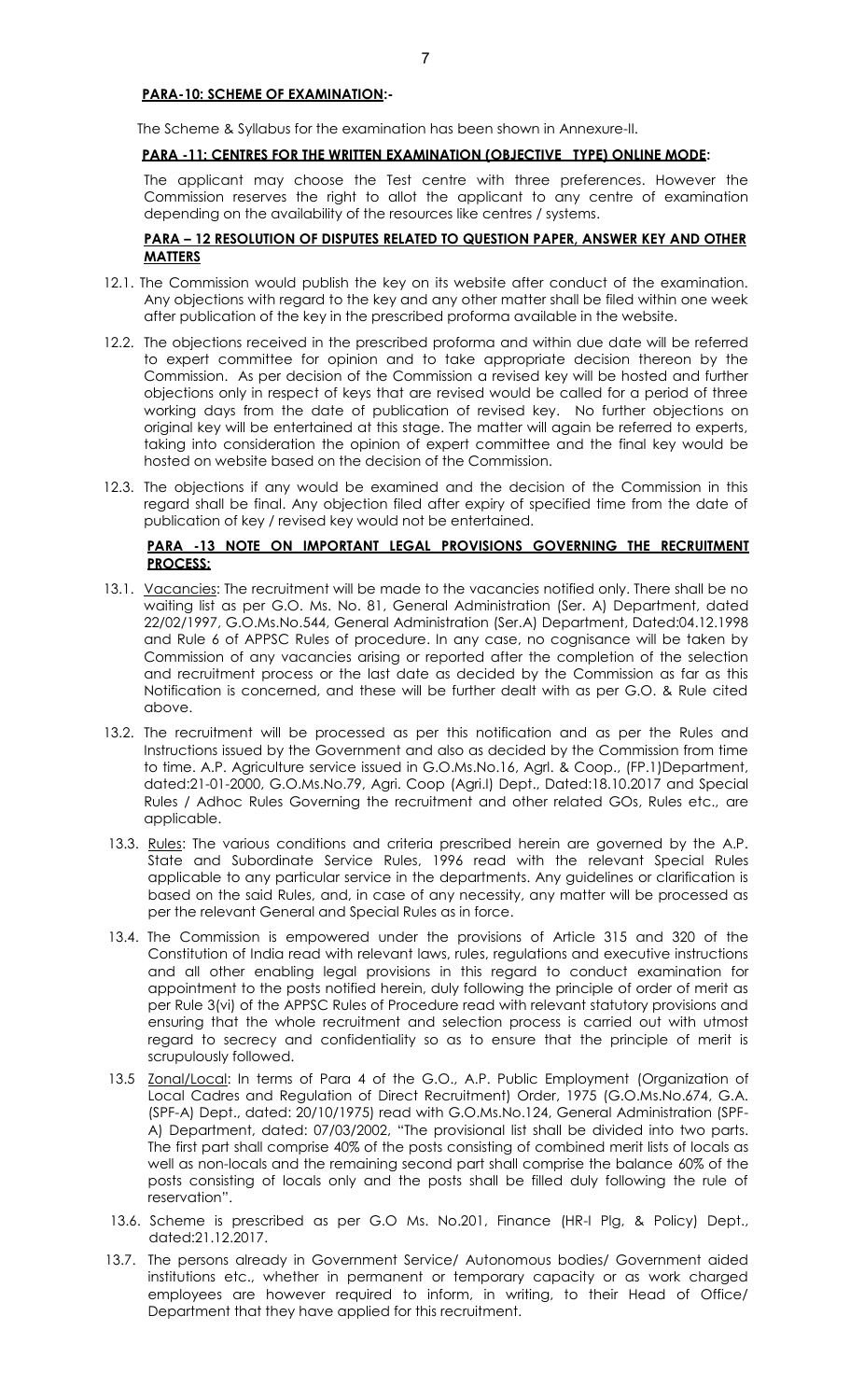- 13.8. A candidate shall be disqualified for appointment, if he himself or through relations or friends or any others has canvassed or endeavored to enlist for his candidature, extraneous support, whether from official or non-official sources for appointment to this service".
- 13.9. Evaluation of various physical disabilities and procedure for certification will be as per orders contained in G.O.Ms. No. 31, WD, CW & DW (DW) Dept., dated 01.12.2009.
- 13.10. The Candidates who have obtained Degrees through Open Universities / Distance Education mode are required to have recognition by the Distance Education Council, Government of India. Unless such Degrees have been recognised by the D.E.C. they will not be accepted for purpose of Educational Qualification. The onus, in case of doubt, of Proof of recognition by the D.E.C. that their Degrees / Universities have been recognised, rests with the candidate. Candidates may also refer G.O.R.T.No.143, Higher Education (EC) Dept., Dated:11.07.2018 and the Supreme Court judgment dated:03.11.2017 in this connection.

#### **PARA- 14 PLEASE READ THE FOLLOWING ANNEXURES APPENDED TO THE NOTIFICATION BEFORE FILLING THE APPLICATION FORM**

 Annexure- I- Break up of vacancies Annexure- II- Scheme & Syllabus Annexure- III- Instructions to candidates Annexure- IV- LIST OF SC / ST /BC's

# **PARA-15: PROCEDURE OF SELECTION:**

- 15.1. Appearance in all the papers of computer based examination / Main examination is compulsory. Absence in any of the papers will automatically render the disqualification of the candidature.
- 15.2. As per G.O.Ms.No.5 General Administration (Ser-A) Dept., dated:05.01.2018 "Government here by permit the Andhra Pradesh Public Service Commission to pick up candidates who obtains such minimum qualifying marks in Screening Test / Preliminary Examination as may be fixed by the Commission at its discretion shall be admitted to the Main Examination in all direct recruitment examinations. The APPSC is further permitted to select candidates belonging to the Scheduled Caste or Scheduled Tribes or Backward classes or Physically Challenged candidates for Main Examination by applying relaxed standards in the Screening Test / Preliminary Examination, if the Commission is of the opinion that sufficient number of candidates from these communities are not likely to be eligible for main examination on the basis of general standard in Screening Test / Preliminary Examination in order to fill up the vacancies reserved for them". Candidates who will come up for selection due to relaxed standards shall be considered against reserved category only.
- 15.3. The selection of candidates for appointment to the posts shall be based on the merit in the computer based examination, to be held as per the scheme of examination enunciated at para 10 above.
- 15.4. The minimum qualifying marks for consideration of a candidate to the selection process are 40% for OCs, 35% for BCs, and 30% for SCs, STs and PHs or as per rules. In the event of Schedule Caste & Schedule Tribe candidates not coming up for selection with the existing minimum prescribed for selection in the competitive examination conducted by the APPSC their selection shall be considered on the basis of rank with reference to their performance in the written and / or oral competitive examination irrespective of the marks secured.

N.B.: Mere securing of minimum qualifying marks does not confer any right to the candidate for being considered to the selection.

- 15.5. Where the candidates get equal number of marks in the screening test if two or more candidates get equal total number of marks, those candidates shall be bracketed. Candidates within the same bracket shall then be ranked 1, 2, 3 etc., according to age i.e., oldest being considered for admission. In case there is tie in age, the person who possesses educational qualification at earlier date would be considered.
- 15.6. With regard to situation where there is deletion of questions, if any, from any paper, scaling (proportionate increase) would be done for that particulars part of the paper to the maximum marks prescribed for the paper and the marks would be rounded off to 2 decimals to determine the merit of the candidate.
- 15.7. While the Commission calls for preference of candidates in respect of zones etc., in the application form, it is hereby clarified that the said preferences are only indicative for being considered to the extent possible but not binding or limiting the Commission's powers under Article 315 and 320 of the Constitution of India. Therefore, the Commission has the power to assign a candidate to any of the notified posts for which he is considered to be qualified and eligible, subject to fulfilling the selection criterion. Mere claim of preference for any Zone for allotment against vacancy does not confer a right to selection for that Zone in particular or any Zone in general.
- 15.8. The appointment of selected candidates will be subject to their being found medically fit in the appropriate medical classification, and if he/she is of sound health, active habits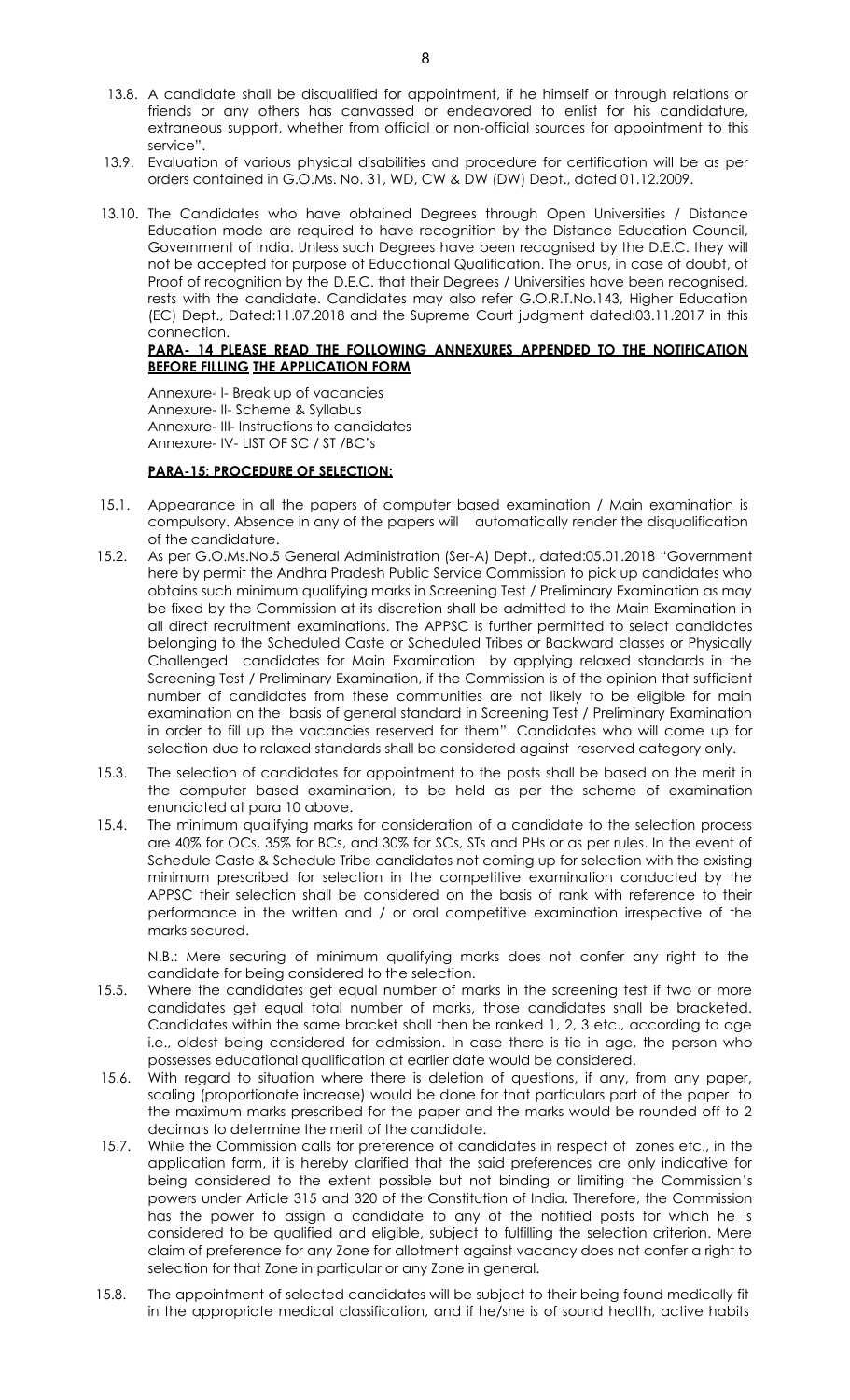and free from any bodily defect or infirmity.

15.9. ANSWER KEY AND MARKS: Answer key would be published on the website and marks of each candidate are also displayed on website. No separate memorandum of marks would be issued.

# **PARA-16: DEBARMENT:**

- 16.1. Candidates should make sure of their eligibility to the post applied for and that the declaration made by them in the format of application regarding their eligibility is correct in all respects. Any candidate **furnishing in-correct information or making false declaration regarding his/her eligibility at any stage or suppressing any information** is liable TO BE DEBARRED UPTO FIVE YEARS FROM APPEARING FOR ANY OF THE EXAMINATIONS CONDUCTED BY THE COMMISSION, and summary rejection of their candidature for this recruitment.
- 16.2. The Penal Provisions of Act 25/97 published in the A.P. Gazette No. 35, Part-IV.B Extraordinary dated: 21/08/1997 shall be invoked **if malpractice and unfair means are noticed at any stage** of the recruitment. Further candidates shall be liable for penalty as per G.O.Ms.No.385, G.A.(Ser. A) Dept., Dt.18/10/2016. The Chief Superintendent of the examination centre is authorized to take decision in case of malpractice or usage of unfair means or creation of disturbance or use of physical force by any candidate and report the matter to the competent authority as well as register a police case.
- 16.3. The Commission is vested with the Constitutional duty of conducting recruitment and selection as per rules duly maintaining utmost secrecy and confidentiality in this process and any attempt by anyone causing or likely to cause breach of this constitutional duty in such manner or by such action as to violate or likely to violate the fair practices followed and ensured by the Commission will be sufficient cause for rendering such questionable means as ground for debarment and penal consequences as per law and rules as per decision of the Commission.
- 16.4. Any candidate found **impersonating or procuring impersonation by any person** or resorting to any other irregular or improper means in connection with his / her candidature for selection or obtaining support of candidature by any means, such a candidate may in addition to rendering himself/ herself liable to criminal prosecution, be liable to be debarred permanently from any exam or selection held by the Service Commissions in the country.
- 16.5. ELECTRONIC GADGETS BANNED:

 (a) The use of any mobile (even in switched off mode), pager, scientific calculator or any electronic equipment or programmable device or storage media like pen drive, smart watches etc., or camera or blue tooth devices or any other equipment or related accessories either in working or switched off mode capable of being used as a communication device during the examination is strictly prohibited. Any infringement of these instructions shall entail disciplinary action including ban from future examinations. (b) Candidates are advised, in their own interest, not to bring any of the banned items including mobile phones/ pagers to the venue of the examination, as arrangement for safe – keeping cannot be assured.

#### **PARA-17: COMMISSION'S DECISION TO BE FINAL:**

 The decision of the Commission in all aspects and all respects pertaining to the application and its acceptance or rejection as the case may be, conduct of examination and at all consequent stages culminating in the selection or otherwise of any candidate shall be final in all respects and binding on all concerned, under the powers vested with it under Article 315 and 320 of the Constitution of India. Commission also reserves its right to alter and modify the terms and conditions laid down in the notification for conducting the various stages up to selection, duly intimating details thereof to all concerned, as warranted by any unforeseen circumstances arising during the course of this process, or as deemed necessary by the Commission at any stage.

Place: VIJAYAWADA **Sd/-A.K.Maurya, IFS,** Sd/-A.K.Maurya, IFS, **Date: 10/12/2018 Secretary**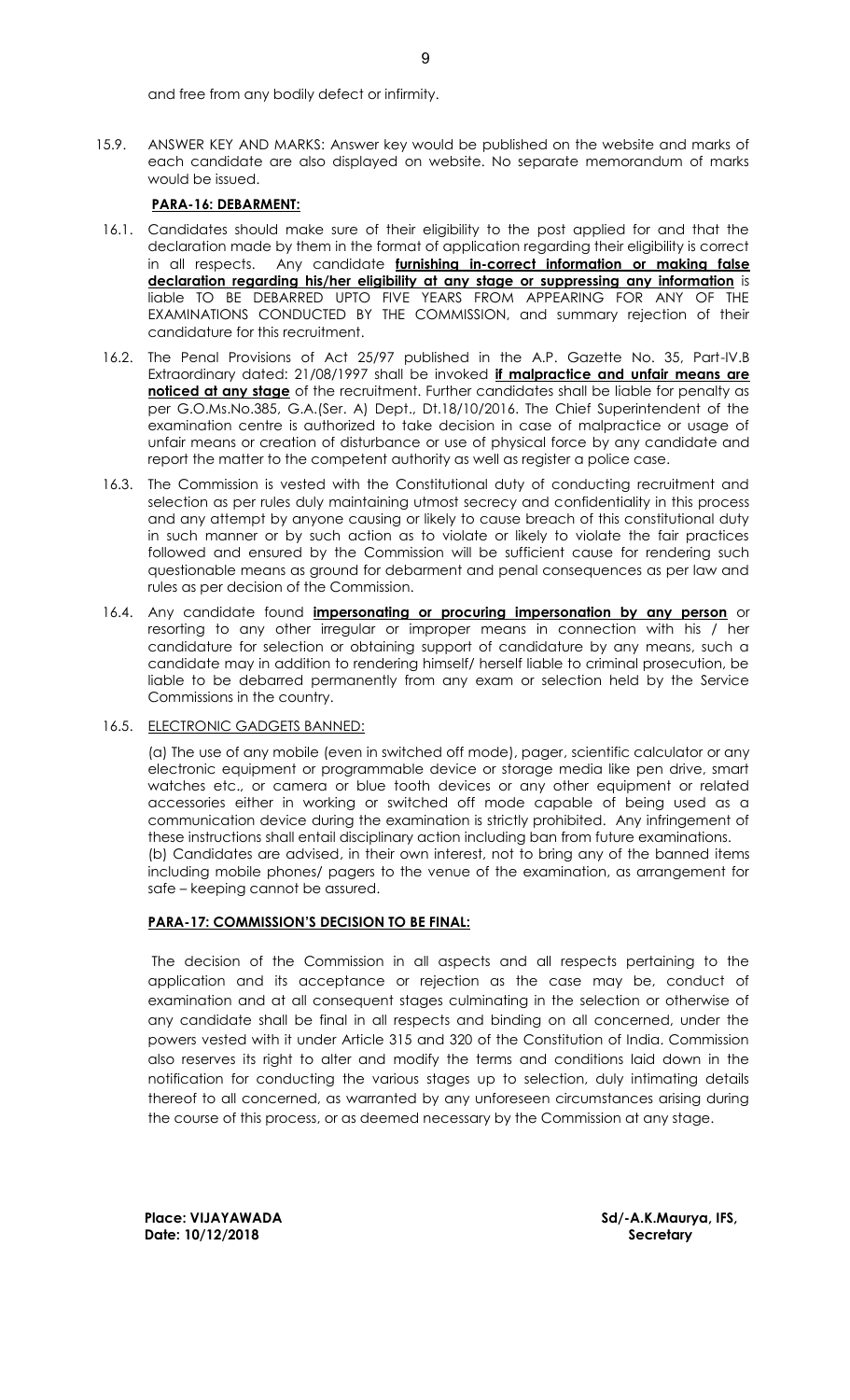# **ANNEXURE – I NOTIFICATION NO.21/2018 BREAK-UP OF VACANCIES FOR THE POST OF AGRICULTURE OFFICERS IN A.P AGRICULTURE SERVICE.**

- Note: 1. As per G.O.Ms.No.277, GA (SC & ST CELL .B) Dept., dated: 22.03.1976 and G.O.Ms.No.23 Backward Class (Welfare) Dept., dated:18.03.1996 and G.O.Ms.No.81, GA (Ser-A) Dept., dated:22.02.1997 the Carry Forward vacancies to be filled first in succeeding recruitment.
	- 2. If eligible candidates are not available from any of the disabled categories, i.e. VH, HH and OH the vacancy shall be filled-up by interchange among candidates of other categories of disability, as per G.O.Ms.NO.23, Dept., for woman, children, disabled, & senior citizens (DW) dated:26.05.2011, G.O.Ms.No.99, General Admn (Services -D) Dept., dated: 04.03.2013. Hence, all the disabled categories of persons are allowed to apply.
	- 3. Reservation to meritorious sports persons will apply as per G.O.Ms.No.13 GA (Ser-D) Dept., dated:23.01.2018 and G.O.Ms.No.74 youth advancement tourism and culture (sports) Dept.,

|                 | ZONE-1                     |                          |                          |                | ZONE-2                     |                          |                          |                          | ZONE-3                   |                            |                          |                              | <b>ZONE-4</b>            |                            |                          |                          |                            | <b>TOTAL</b>             |                          |                          |                              |
|-----------------|----------------------------|--------------------------|--------------------------|----------------|----------------------------|--------------------------|--------------------------|--------------------------|--------------------------|----------------------------|--------------------------|------------------------------|--------------------------|----------------------------|--------------------------|--------------------------|----------------------------|--------------------------|--------------------------|--------------------------|------------------------------|
| COMMUNITY       | <b>OPEN</b><br><b>ZONE</b> |                          | <b>LOCAL</b>             |                | <b>OPEN</b><br><b>ZONE</b> |                          |                          | <b>LOCAL</b>             |                          | <b>OPEN</b><br><b>ZONE</b> |                          | <b>LOCAL</b>                 |                          | <b>OPEN</b><br><b>ZONE</b> |                          | <b>LOCAL</b>             | <b>OPEN</b><br><b>ZONE</b> |                          |                          | <b>LOCAL</b>             | <b>GRAND</b><br><b>TOTAL</b> |
|                 | G                          | W                        | G                        | W              | G                          | W                        | G                        | W                        | G                        | W                          | G                        | W                            | G                        | W                          | G                        | W                        | G                          | W                        | G                        | W                        |                              |
| OC              | $\overline{\phantom{a}}$   | $\blacksquare$           | $\overline{\phantom{m}}$ | $\blacksquare$ | $\overline{\phantom{a}}$   | $\sim$                   | $\blacksquare$           | $\blacksquare$           | $\overline{\phantom{a}}$ | $\blacksquare$             | $\blacksquare$           | $\overline{a}$               | $\overline{\phantom{a}}$ | 01                         | $\frac{1}{2}$            | 01                       | $\equiv$                   | 01                       | $\bar{\phantom{a}}$      | 01                       | 02                           |
| <b>BC-A</b>     | $\overline{a}$             | $\overline{a}$           | $\overline{\phantom{a}}$ | $\overline{a}$ | $\overline{\phantom{a}}$   | $\blacksquare$           | $\blacksquare$           | $\blacksquare$           | $\overline{a}$           | $\bar{\phantom{a}}$        | 01                       | $\overline{a}$               | $\blacksquare$           | $\blacksquare$             | $\overline{a}$           | $\overline{\phantom{a}}$ | $\overline{a}$             | $\blacksquare$           | 01                       |                          | 01                           |
| $BC-B$          | 01                         | $\overline{\phantom{a}}$ | $\overline{\phantom{a}}$ | L.             | $\overline{\phantom{a}}$   | $\sim$                   | $\overline{\phantom{a}}$ | $\overline{\phantom{a}}$ | $\frac{1}{2}$            | $\overline{\phantom{a}}$   | $\overline{\phantom{a}}$ | $\qquad \qquad \blacksquare$ | $\overline{\phantom{a}}$ | $\overline{\phantom{a}}$   | $\overline{\phantom{a}}$ | $\overline{\phantom{a}}$ | 01                         | $\blacksquare$           | $\overline{\phantom{a}}$ | $\overline{\phantom{a}}$ | 01                           |
| $BC-C$          | $\blacksquare$             | $\blacksquare$           | $\blacksquare$           | $\blacksquare$ | $\overline{\phantom{a}}$   | $\overline{\phantom{a}}$ | $\overline{\phantom{a}}$ | $\equiv$                 | $\overline{\phantom{a}}$ | $\overline{\phantom{a}}$   | $\blacksquare$           | $\overline{\phantom{a}}$     | $\overline{\phantom{a}}$ | $\blacksquare$             | $\overline{\phantom{a}}$ | $\equiv$                 | $\overline{\phantom{a}}$   | $\blacksquare$           | $\blacksquare$           | ÷,                       | ۰                            |
| $BC-D$          | $\Box$                     | $\overline{\phantom{a}}$ | $\equiv$                 | $\blacksquare$ | $\overline{\phantom{a}}$   | $\sim$                   | $\sim$                   | $\sim$                   | $\overline{\phantom{a}}$ | $\blacksquare$             | $\blacksquare$           | $\blacksquare$               | $\blacksquare$           | $\overline{\phantom{a}}$   | $\equiv$                 | $\overline{\phantom{a}}$ | $\overline{\phantom{a}}$   | $\blacksquare$           | $\blacksquare$           | ÷,                       | $\blacksquare$               |
| $BC-E$          | $\overline{\phantom{a}}$   | $\blacksquare$           | $\overline{\phantom{a}}$ | 01             | $\overline{\phantom{a}}$   | $\overline{a}$           | $\blacksquare$           | $\overline{a}$           | $\blacksquare$           | $\blacksquare$             | $\overline{\phantom{a}}$ | $\overline{\phantom{a}}$     | $\overline{\phantom{a}}$ | $\overline{\phantom{a}}$   | $\overline{\phantom{a}}$ | $\blacksquare$           | $\sim$                     | ÷                        | $\overline{\phantom{a}}$ | 01                       | 01                           |
| SC              | $\qquad \qquad -$          | $\overline{a}$           | $\overline{a}$           | $\blacksquare$ | 01                         | $\sim$                   | $\overline{\phantom{a}}$ | 01                       | 01                       | $\overline{\phantom{a}}$   | ÷,                       | $\overline{\phantom{a}}$     | $\overline{\phantom{a}}$ | $\blacksquare$             | $\overline{a}$           | $\ddot{\phantom{1}}$     | 02                         | $\blacksquare$           | $\overline{\phantom{a}}$ | 01                       | 03                           |
| <b>ST</b>       | 01                         | $\overline{\phantom{a}}$ | $\overline{\phantom{a}}$ | $\overline{a}$ | $\overline{\phantom{a}}$   | $\overline{a}$           | $\overline{\phantom{a}}$ | $\blacksquare$           | $\overline{a}$           | $\overline{\phantom{a}}$   | L.                       | $\overline{a}$               | $\blacksquare$           | $\blacksquare$             | ÷,                       | $\overline{\phantom{a}}$ | 01                         | $\blacksquare$           | $\overline{\phantom{a}}$ | $\overline{a}$           | 01                           |
| VH              | $\blacksquare$             | $\overline{\phantom{a}}$ | $\overline{\phantom{a}}$ | 01             | $\overline{\phantom{a}}$   | $\overline{\phantom{a}}$ | $\overline{\phantom{a}}$ | $\blacksquare$           | $\overline{\phantom{a}}$ | $\overline{\phantom{a}}$   | $\overline{\phantom{a}}$ | O <sub>1</sub>               | $\overline{\phantom{a}}$ | $\overline{\phantom{a}}$   | $\overline{\phantom{a}}$ | $\overline{\phantom{a}}$ | $\overline{\phantom{a}}$   | $\overline{\phantom{a}}$ | $\overline{\phantom{a}}$ | 02                       | 02                           |
| HH              | 01                         | $\blacksquare$           | $\blacksquare$           | $\blacksquare$ | $\overline{\phantom{a}}$   | $\sim$                   | $\blacksquare$           | $\blacksquare$           | $\overline{a}$           | $\blacksquare$             | $\overline{a}$           | $\overline{\phantom{a}}$     | $\blacksquare$           | $\blacksquare$             | $\equiv$                 | $\overline{\phantom{a}}$ | 01                         | $\overline{\phantom{a}}$ | $\overline{\phantom{a}}$ | $\blacksquare$           | 01                           |
| OH              | $\qquad \qquad -$          | $\overline{\phantom{a}}$ | $\blacksquare$           | $\blacksquare$ | $\overline{\phantom{a}}$   | $\blacksquare$           | $\overline{\phantom{a}}$ | $\blacksquare$           | $\blacksquare$           | $\blacksquare$             | $\overline{\phantom{a}}$ | $\overline{\phantom{a}}$     | $\blacksquare$           | $\blacksquare$             | $\overline{\phantom{a}}$ | $\sim$                   | $\overline{\phantom{a}}$   | $\overline{a}$           | $\blacksquare$           | $\overline{\phantom{a}}$ | $\blacksquare$               |
| Ex-Ser.<br>men  | $\overline{a}$             | $\overline{\phantom{a}}$ | ÷                        | ÷,             | $\overline{\phantom{a}}$   | $\overline{\phantom{a}}$ | $\overline{\phantom{a}}$ | ÷                        | ۳                        | $\overline{\phantom{a}}$   |                          | $\overline{\phantom{a}}$     | $\overline{\phantom{a}}$ | $\blacksquare$             | $\blacksquare$           | $\overline{\phantom{a}}$ | $\overline{\phantom{a}}$   |                          | ÷                        | $\overline{\phantom{a}}$ | $\blacksquare$               |
| Sports<br>Quota | $\Box$                     | $\blacksquare$           | $\overline{\phantom{a}}$ | $\blacksquare$ | $\overline{\phantom{a}}$   | $\sim$                   | $\overline{\phantom{a}}$ | $\blacksquare$           | $\blacksquare$           | $\blacksquare$             | $\blacksquare$           | $\overline{\phantom{a}}$     | $\blacksquare$           | $\blacksquare$             | $\overline{\phantom{a}}$ | $\overline{\phantom{a}}$ | $\overline{\phantom{a}}$   | $\overline{a}$           | $\overline{\phantom{a}}$ | $\overline{\phantom{a}}$ | ٠                            |
| <b>TOTAL</b>    | 03                         | $\blacksquare$           | ٠                        | 02             | 01                         | $\blacksquare$           | $\blacksquare$           | 01                       | 01                       | $\blacksquare$             | 01                       | 01                           | $\blacksquare$           | 01                         | $\blacksquare$           | 01                       | 05                         | 01                       | 01                       | 05                       | 12                           |
|                 | <b>GRAND TOTAL: 12</b>     |                          |                          |                |                            |                          |                          |                          |                          |                            |                          |                              |                          |                            |                          |                          |                            |                          |                          |                          |                              |

# **CARRIED FORWARD (CF) VACANCIES**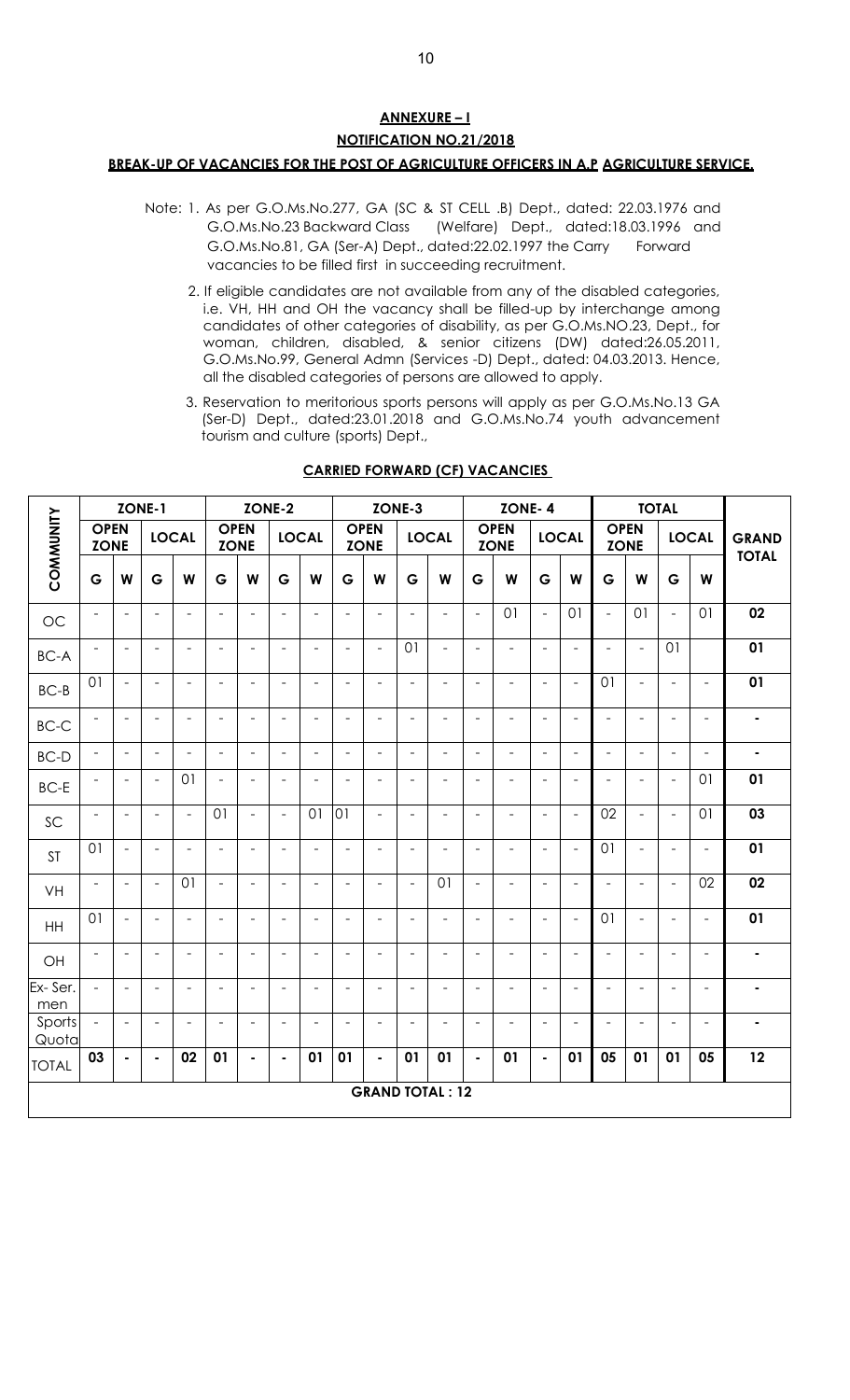# **FRESH VACANCIES**

|                 |                            | ZONE-1                   |                          |                          | ZONE-2                     |                          |                          |                          |                          | ZONE-3                     |                          |                          |                          | ZONE-4                     |                          |                          |                          | <b>TOTAL</b>               |                          |                          |                              |
|-----------------|----------------------------|--------------------------|--------------------------|--------------------------|----------------------------|--------------------------|--------------------------|--------------------------|--------------------------|----------------------------|--------------------------|--------------------------|--------------------------|----------------------------|--------------------------|--------------------------|--------------------------|----------------------------|--------------------------|--------------------------|------------------------------|
| COMMUNITY       | <b>OPEN</b><br><b>ZONE</b> |                          | <b>LOCAL</b>             |                          | <b>OPEN</b><br><b>ZONE</b> |                          |                          | <b>LOCAL</b>             |                          | <b>OPEN</b><br><b>ZONE</b> |                          | <b>LOCAL</b>             |                          | <b>OPEN</b><br><b>ZONE</b> |                          | <b>LOCAL</b>             |                          | <b>OPEN</b><br><b>ZONE</b> |                          | <b>LOCAL</b>             | <b>GRAND</b><br><b>TOTAL</b> |
|                 | G                          | W                        | G                        | W                        | G                          | W                        | G                        | W                        | G                        | W                          | G                        | W                        | G                        | W                          | G                        | W                        | G                        | W                          | G                        | W                        |                              |
| OC              | $\overline{\phantom{a}}$   | $\blacksquare$           | $\overline{\phantom{a}}$ | $\blacksquare$           | $\blacksquare$             | $\equiv$                 | 01                       | 01                       | $\bar{\phantom{a}}$      | $\blacksquare$             | $\blacksquare$           | $\blacksquare$           | $\overline{\phantom{a}}$ | $\overline{\phantom{a}}$   | 02                       | 01                       | $\blacksquare$           | $\blacksquare$             | 03                       | 02                       | $\overline{05}$              |
| <b>BC-A</b>     | $\overline{\phantom{a}}$   | $\overline{\phantom{a}}$ | ÷                        | $\overline{\phantom{a}}$ | $\overline{\phantom{a}}$   | $\blacksquare$           | 01                       | $\equiv$                 | $\overline{\phantom{a}}$ | $\overline{a}$             | $\overline{\phantom{a}}$ | $\overline{\phantom{a}}$ | $\overline{\phantom{a}}$ |                            |                          | 01                       |                          |                            | 01                       | 01                       | 02                           |
| $BC-B$          | $\overline{\phantom{a}}$   | $\overline{\phantom{a}}$ | ÷                        | $\overline{\phantom{a}}$ | $\overline{\phantom{a}}$   | $\blacksquare$           | 01                       | $\overline{\phantom{a}}$ | $\overline{\phantom{a}}$ | $\overline{\phantom{a}}$   | $\overline{\phantom{a}}$ | $\overline{\phantom{a}}$ | $\overline{\phantom{a}}$ | 01                         | $\equiv$                 | $\overline{\phantom{a}}$ |                          | 01                         | 01                       |                          | 02                           |
| BC-C            | $\overline{\phantom{a}}$   | $\sim$                   | $\blacksquare$           | $\overline{\phantom{a}}$ | $\blacksquare$             | $\blacksquare$           | $\frac{1}{2}$            | $\blacksquare$           | $\sim$                   | $\blacksquare$             | $\blacksquare$           | $\overline{\phantom{a}}$ | $\sim$                   | $\sim$                     | $\overline{\phantom{a}}$ | $\overline{\phantom{a}}$ | $\sim$                   | $\bar{\phantom{a}}$        | $\overline{\phantom{a}}$ | $\frac{1}{2}$            | $\blacksquare$               |
| <b>BC-D</b>     | $\overline{\phantom{a}}$   | $\overline{\phantom{a}}$ | $\overline{a}$           | $\overline{\phantom{a}}$ | 01                         |                          | $\frac{1}{2}$            | $\overline{\phantom{a}}$ | $\overline{\phantom{a}}$ | $\overline{a}$             | $\overline{\phantom{a}}$ | $\blacksquare$           | $\overline{a}$           | $\overline{\phantom{a}}$   | $\overline{\phantom{a}}$ | $\overline{\phantom{a}}$ | 01                       | $\equiv$                   | $\overline{\phantom{a}}$ | $\equiv$                 | 01                           |
| $BC-E$          | $\overline{a}$             | $\blacksquare$           | $\overline{a}$           | $\overline{\phantom{a}}$ | 01                         |                          | $\overline{a}$           | $\blacksquare$           | $\sim$                   | $\overline{a}$             | $\sim$                   | $\blacksquare$           | $\overline{a}$           | $\sim$                     | $\overline{\phantom{a}}$ | $\overline{\phantom{a}}$ | 01                       | $\overline{\phantom{a}}$   | $\overline{\phantom{a}}$ | $\equiv$                 | 01                           |
| SC              | $\overline{\phantom{a}}$   | $\overline{\phantom{a}}$ | $\overline{\phantom{a}}$ | $\overline{\phantom{a}}$ | $\blacksquare$             | $\blacksquare$           | 01                       | $\overline{\phantom{a}}$ | $\blacksquare$           | $\overline{a}$             | $\blacksquare$           | $\overline{\phantom{a}}$ | 01                       | $\overline{\phantom{a}}$   | $\equiv$                 | 01                       | 01                       | $\equiv$                   | 01                       | 01                       | 03                           |
| <b>ST</b>       | $\blacksquare$             | $\blacksquare$           | $\overline{\phantom{a}}$ | $\overline{\phantom{a}}$ | $\overline{\phantom{a}}$   | $\overline{\phantom{a}}$ | $\overline{\phantom{a}}$ | $\overline{\phantom{a}}$ | $\sim$                   | $\blacksquare$             | $\blacksquare$           | $\blacksquare$           | $\sim$                   | $\blacksquare$             | $\overline{\phantom{a}}$ | $\overline{\phantom{a}}$ | $\blacksquare$           | $\bar{\phantom{a}}$        | $\overline{\phantom{a}}$ | $\overline{\phantom{a}}$ | $\blacksquare$               |
| VH              | $\overline{\phantom{a}}$   | $\blacksquare$           | $\overline{\phantom{a}}$ | $\blacksquare$           | $\overline{\phantom{a}}$   | $\blacksquare$           | $\overline{\phantom{a}}$ | $\overline{\phantom{a}}$ | $\sim$                   | $\sim$                     | $\blacksquare$           | $\blacksquare$           | $\sim$                   | $\equiv$                   | $\overline{\phantom{a}}$ | $\overline{\phantom{a}}$ | $\blacksquare$           | $\blacksquare$             | $\overline{\phantom{a}}$ | $\bar{ }$                | $\blacksquare$               |
| HH              | $\overline{\phantom{a}}$   | $\equiv$                 | $\equiv$                 | $\equiv$                 | $\blacksquare$             | $\blacksquare$           | $\overline{\phantom{a}}$ | $\blacksquare$           | $\sim$                   | $\overline{a}$             | $\blacksquare$           | $\blacksquare$           | $\overline{\phantom{a}}$ | $\equiv$                   | $\equiv$                 | $\overline{\phantom{a}}$ | $\sim$                   | $\sim$                     | $\overline{\phantom{a}}$ | $\equiv$                 | $\blacksquare$               |
| OH              | $\blacksquare$             | $\overline{\phantom{a}}$ | $\blacksquare$           | $\overline{\phantom{a}}$ | $\overline{\phantom{a}}$   | $\overline{\phantom{a}}$ | $\overline{\phantom{a}}$ | $\overline{\phantom{a}}$ | $\overline{\phantom{a}}$ | $\overline{a}$             | $\overline{\phantom{a}}$ | $\overline{\phantom{a}}$ | $\overline{\phantom{a}}$ | $\overline{\phantom{a}}$   | $\overline{\phantom{a}}$ | $\overline{\phantom{a}}$ | $\overline{\phantom{a}}$ | $\blacksquare$             | $\overline{\phantom{a}}$ | $\bar{ }$                | $\blacksquare$               |
| Ex-Ser.<br>men  | $\equiv$                   | $\overline{\phantom{a}}$ | $\blacksquare$           | $\overline{\phantom{a}}$ | $\overline{\phantom{a}}$   | $\blacksquare$           | $\frac{1}{2}$            | $\overline{\phantom{a}}$ | $\overline{\phantom{a}}$ | $\overline{a}$             | $\overline{\phantom{a}}$ | $\overline{\phantom{a}}$ | $\overline{\phantom{a}}$ | $\overline{\phantom{a}}$   | $\overline{\phantom{a}}$ | $\blacksquare$           | $\overline{\phantom{a}}$ | $\blacksquare$             | $\overline{\phantom{a}}$ | $\bar{ }$                | $\blacksquare$               |
| Sports<br>Quota | $\equiv$                   | $\blacksquare$           | $\blacksquare$           | $\overline{\phantom{a}}$ | $\overline{\phantom{a}}$   | $\overline{\phantom{a}}$ | $\overline{\phantom{a}}$ | $\blacksquare$           | $\blacksquare$           | $\overline{a}$             | $\blacksquare$           | $\blacksquare$           | 01                       |                            |                          |                          | 01                       | $\blacksquare$             | $\blacksquare$           | $\blacksquare$           | 01                           |
| <b>TOTAL</b>    | $\blacksquare$             | $\blacksquare$           | $\blacksquare$           | $\blacksquare$           | 02                         | $\blacksquare$           | 04                       | 01                       | $\overline{\phantom{a}}$ | $\blacksquare$             | $\overline{\phantom{a}}$ | $\blacksquare$           | 02                       | 01                         | 02                       | 03                       | 04                       | 01                         | 06                       | 04                       | 15                           |
|                 |                            |                          |                          |                          |                            |                          |                          |                          |                          |                            |                          | <b>GRAND TOTAL: 15</b>   |                          |                            |                          |                          |                          |                            |                          |                          |                              |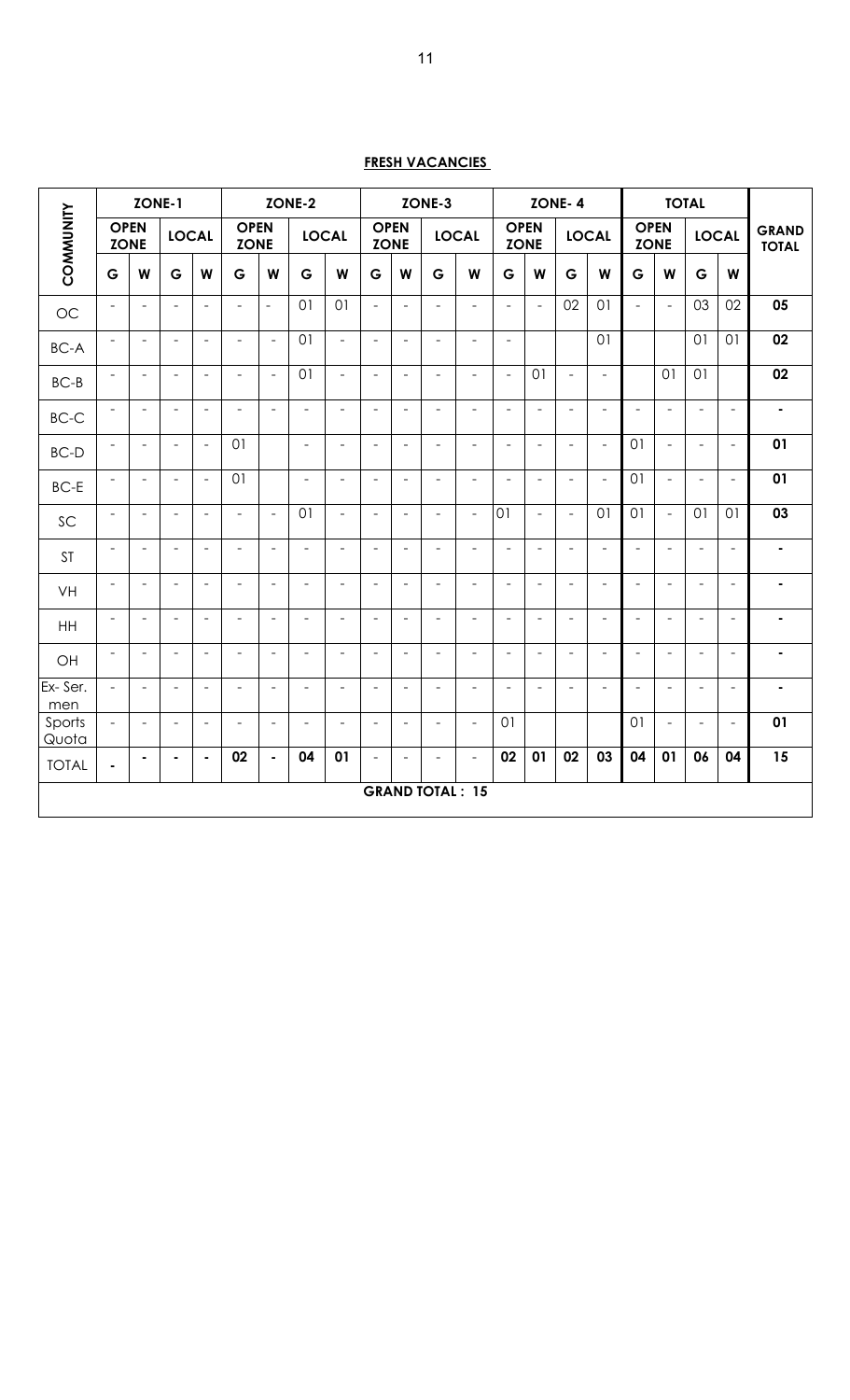# **Annexure- II NOTIFICATION NO.21/2018**

## **SCHEME AND SYLLABUS FOR THE POST OF AGRICULTURE OFFICER IN A.P. AGRICULTURE DAPARTMENT**

# **SCHEME OF EXAMINATION (Degree Standard)**

| <b>WRITTENEXAMINATION (Objective Type)</b>                                                 |                            |                              |                           |  |  |  |  |  |  |  |
|--------------------------------------------------------------------------------------------|----------------------------|------------------------------|---------------------------|--|--|--|--|--|--|--|
| <b>SUBJECT</b>                                                                             | No. of<br><b>Questions</b> | <b>Duration</b><br>(Minutes) | Maximum<br><b>Marks</b>   |  |  |  |  |  |  |  |
| <b>Paper-I:</b> General Studies and Mental Ability                                         | 150                        | l 50                         | 150                       |  |  |  |  |  |  |  |
| <b>Paper-II: Agriculture</b>                                                               | 150                        | 150                          | 300                       |  |  |  |  |  |  |  |
|                                                                                            |                            | <b>TOTAL</b>                 | 450                       |  |  |  |  |  |  |  |
| NEGATIVE MARKS: As per G.O.Ms. No.235, Finance (HR-1, Plg & Policy) Dept., Dt. 06/12/2016, |                            |                              |                           |  |  |  |  |  |  |  |
| each<br>for<br>wrong                                                                       | will<br>be<br>answer       | penalized                    | 1/3 <sup>rd</sup><br>with |  |  |  |  |  |  |  |
| of the marks prescribed for the question.                                                  |                            |                              |                           |  |  |  |  |  |  |  |

# **PAPER-I**

# **GENERAL STUDIES AND MENTAL ABILITY**

#### **150 Questions 150 Marks**

- 1. Events of national and international importance.
- 2. Current affairs- international, national and regional.
- 3. General Science and it applications to the day to day life Contemporary developments in Science & Technology and information Technology
- 4. Social- economic and political history of modern India with emphasis on Andhra Pradesh.
- 5. Indian polity and governance: constitutional issues, public policy, reforms and e-governance initiatives with specific reference to Andhra Pradesh.
- 6. Economic development in India since independence with emphasis on Andhra Pradesh.
- 7. Physical geography of Indian sub-continent and Andhra Pradesh.
- 8. Disaster management: vulnerability profile, prevention and mitigation strategies, Application of Remote Sensing and GIS in the assessment of Disaster.
- 9. Sustainable Development and Environmental Protection
- 10. Logical reasoning, analytical ability and data interpretation.
- 11. Data Analysis:
	- a) Tabulation of data
	- b) Visual representation of data

 c) Basic data analysis (Summary Statistics such as mean, median, mode, variance and coefficient of variation) and Interpretation

12. Bifurcation of Andhra Pradesh and its Administrative, Economic, Social, Cultural, Political, and Legal implications/problems.

# **PAPER-II: AGRICULTURE**

# **150 Questions 300 Marks**

**1. Introductory Agriculture and Principles of Agronomy:** Basic elements of crop production; Factors affecting crop production; History of Agricultural Development; Chronological Agricultural Technology development in India. Indian Agriculture, balance sheet, liabilities; Assets and Contrasting trends (DATA), Agril. growth, contrasting food chains, Diversity in physiography, Soil groups, marine, livestock and water; Liabilities: Soil factors, weather factors, Economic ecology, dry and irrigation agriculture, Farming Systems approach, value addition, requirements in new technology; Women in Agriculture: multifaceted roles and tasks, work stress factors, Nutritional and rural life standards, role in house hold design making, drudgery reduction for farm women, women friendly agricultural technology; Empowerment of women; Group dynamics for farm women, rural women; The nucleus of Agricultural Extension and Training. Meaning and scope of Agronomy: National and International Agricultural Research Institutes in India, Agro-climatic zones of India and Andhra Pradesh. Tillage, crops stand establishment, Planting geometry and its effect on growth and yield cropping systems, Harvesting.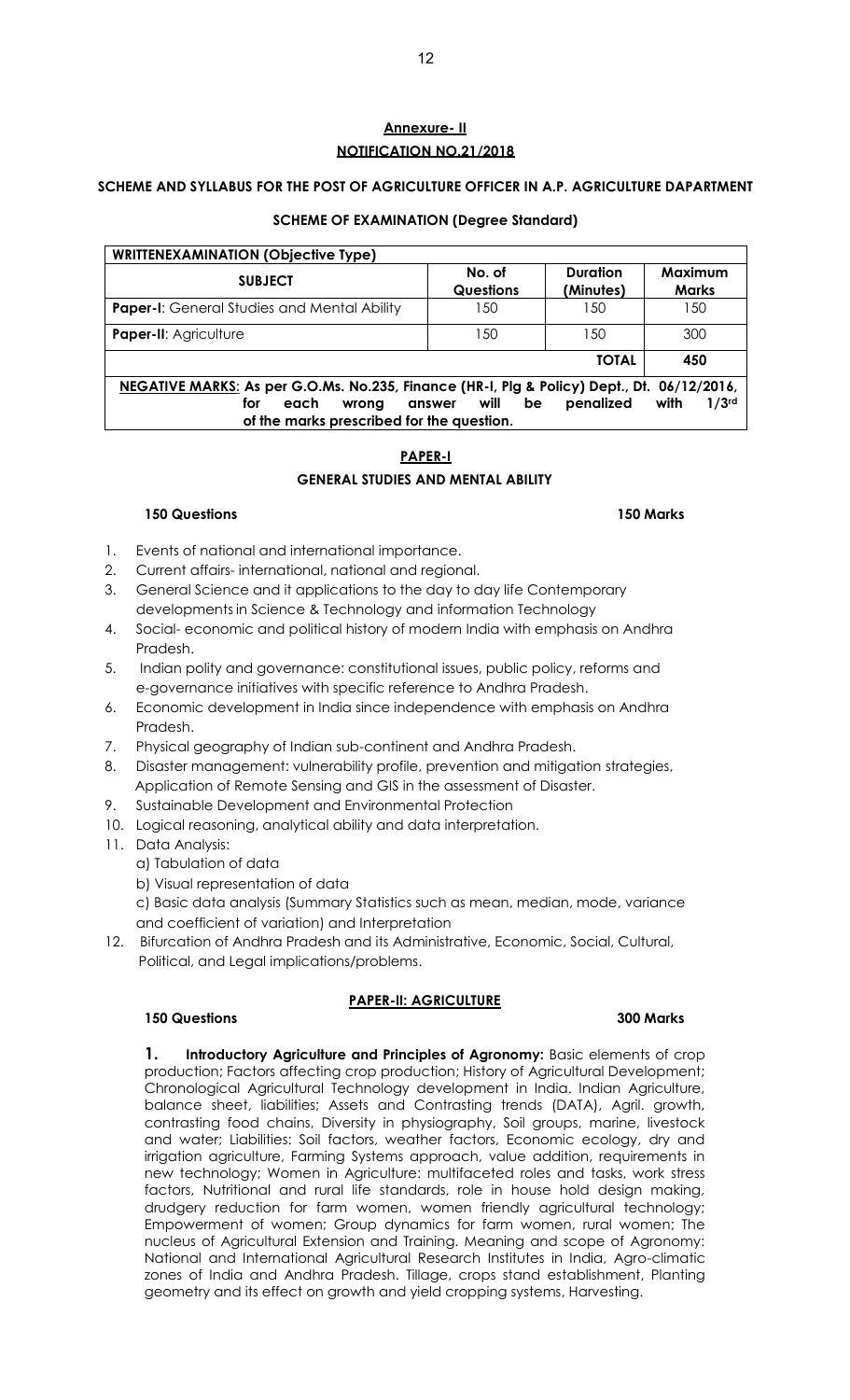**2. Field Crops (Kharif)** Origin, geographic distribution, economic importance, soil and climatic requirement, varieties, cultural practices and yield of kharif crops, Cereals – rice, maize, sorghum, pearl millet and minor millets; Pulses : pigeonpea, mungbean and urdbean; Oilseeds: groundnut, sesame and soybean; Fibre crops: cotton, jute and sunhemp; and Forage crops: sorghum, maize, cowpea, cluster bean and napier.

- **3. Field Crops** *(Rabi)* Origin, geographical distribution, economic importance, soil and climatic requirements, varieties, cultural practices and yield of rabi crops; Cereals: wheat, barley; Pulses: chickpea, lentil, peas, french bean; Oilseeds: rapeseed and mustard, sunflower, safflower and linseed; Sugar crops: sugarcane and sugarbeet, Medicinal and aromatic crops such as citronella, palma rosa and isabgol; Commercial crops: potato and tobacco, Forage crops: lucerne and oat.
- **4. Weed Management Weeds**: Introduction, harmful and beneficial effects, classification, propagation and dissemination; Weed biology and ecology, crop weed association, crop weed competition and allelopathy. Concepts of weed prevention, control and eradication; Methods of weed control: physical, cultural, chemical and biological. Integrated weed management; Herbicides: advantages and limitation of herbicide usage in India, Herbicide classification, formulations, methods of application; Introduction to Adjuvants and their use in herbicides; Selectivity of herbicides; Compatibility of herbicides with other agro chemicals; Weed management in major field and horticultural crops, shift of weed flora in cropping systems, aquatic and problematic weeds and their control. Herbicide resistant crops.
- **5. Water Management Including Micro Irrigation** Irrigation: definition and objectives, water resources and irrigation development in India and Gujarat; Soil plant water relationships; Methods of soil moisture estimation, evapotranspiration and crop water requirement; effective rainfall, scheduling of irrigation; Methods of irrigation: surface, sprinkler and drip irrigation; Irrigation efficiency and water use efficiency, conjunctive use of water, irrigation water quality and its management. Water management of different crops (rice, wheat, maize, groundnut, sugarcane, mango, banana and tomato); Agricultural drainage.
- **6. Organic Farming** Introduction, concept, relevance in present context; Organic production requirements; Biological intensive nutrient management-organic manures, vermicomposting, green manuring, recycling of organic residues, biofertilizers; Soil improvement and amendments; Integrated diseases and pest management – use of biocontrol agents, biopesticides pheromones, trap crops, bird perches; Weed management; Quality considerations, certification, labeling and accreditation processors, marketing, exports.
- **7. Farming Systems and Sustainable Agriculture** Sustainable agriculture: Introduction, definition, goal and current concepts, factors affecting ecological balance and ameliorative measures; Land degradation and conservators of natural resources, LEIA & HEIA; Irrigation problems, waste lands and their development; Organic farming: definition, principles and components; Farming systems: definition, principles and components, IFS models for wetland, irrigated dryland and dryland situations.
- **8. Principles of Plant Breeding** Aims and objectives of Plant Breeding; Modes of reproduction, Sexual, Asexual, Apomixis and their classification; Significance in plant breeding; Modes of pollination, genetic consequences, differences between self and cross pollinated crops; Methods of breeding – introduction and acclimatization. Selection, Mass selection Johannson"s pure line theory, genetic basis, pure line selection; Hybridization, Aims and objectives, types of hybridization; Methods of handling of segregating generations, pedigree method, bulk method, back cross method and various modified methods; Incompatibility and male sterility and their utilization in crop improvement; Heterosis, inbreeding depression, various theories of Heterosis, exploitation of hybrid vigour development of inbred lines, single cross and double cross hybrids; Population improvement programmes, Hardy-Weinberg Law; recurrent selection, synthetics and composites; Methods of breeding for vegetatively propagated crops; Clonal selection; Mutation breeding; Ploidy breeding; Wide hybridization, significance in crop improvement. Plant Genetic Resources, their conservation and utilization in crop improvement; ideotype concept in crop improvement; breeding resistance to biotic and abiotic stresses, variability in pathogens and pests; Mechanisms of resistance in plant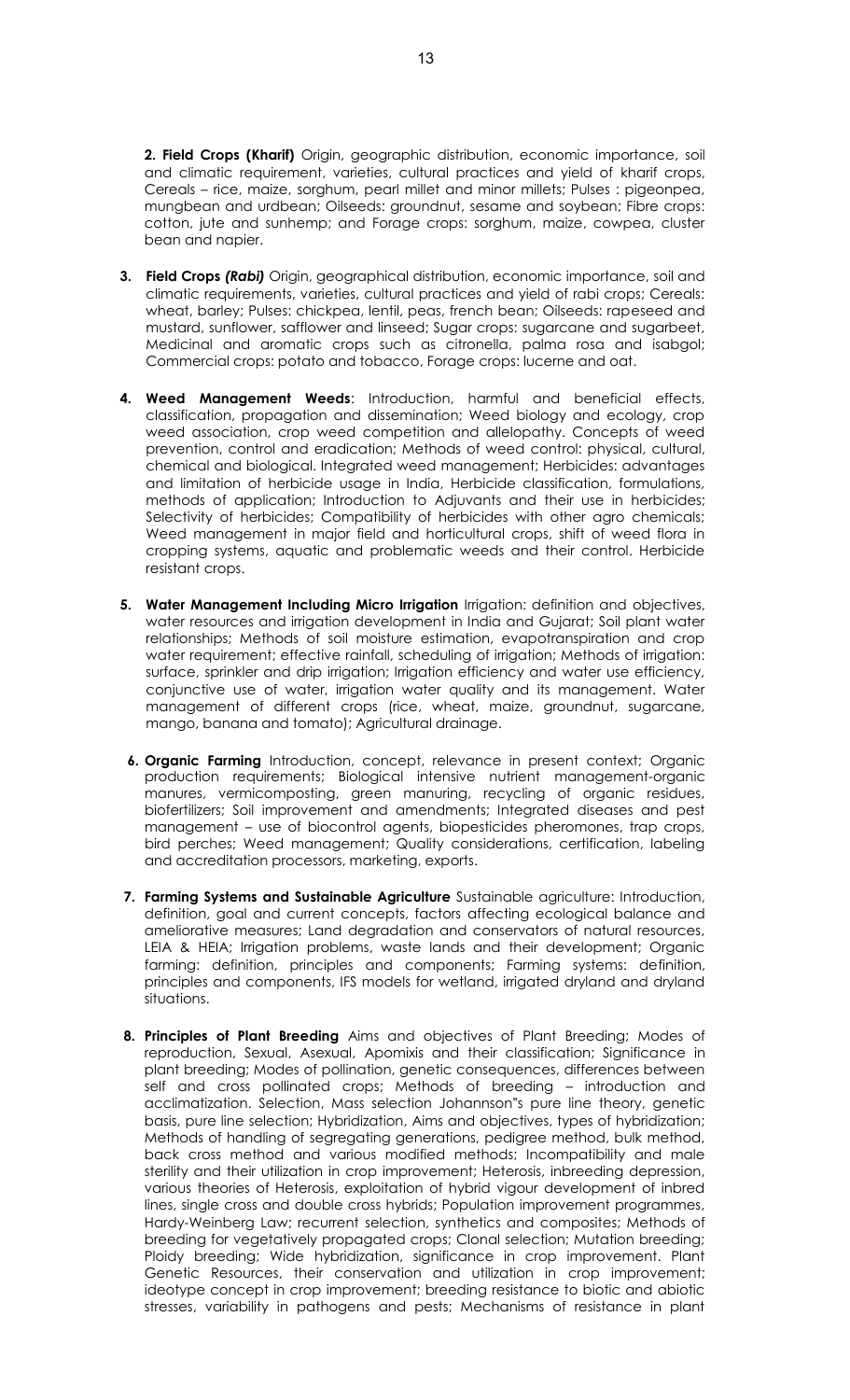pathogens and pests; Genetic basis of adaptability to unfavourable environments; definition of biometrics, assessment of variability i.e. additive, dominance and epistasis and their differentiation; genotype x environment interaction and influence on yield/ performance, IPR and its related issues.

**9**. **Principles of Seed Technology** Introduction to Seed Production, Importance of Seed Production, Seed policy, Seed demand forecasting and planning for certified, foundation and breeder seed production, Deterioration of crop varieties, Factors affecting deterioration and their control; Maintenance of genetic purity during seed production, Seed quality; Definition, Characters of good quality seed, Different classes of seed, Production of nucleus & breeder"s seed, Maintenance and multiplication of pre-release and newly released varieties in self and crosspollinated crops; Seed Production, Foundation and certified seed production of various crops. Seed certification, phases of certification, procedure for seed certification, field inspection and field counts etc.; Seed Act and Seed Act enforcement.

**10. Principles of Plant Biotechnology** Concepts of Plant Biotechnology: History of Plant Tissue Culture and Plant Genetic Engineering; Scope and importance in Crop Improvement: Totipotency and Morphogenesis, Nutritional requirements of in-vitro cultures; Techniques of In-vitro cultures, Micro propagation, Anther culture, Pollen culture, Ovule culture, Embryo culture, Test tube fertilization, Endosperm culture, Factors affecting above in-vitro culture; Applications and Achievements; Somaclonal variation, Types, Reasons: Somatic embryogenesis and synthetic seed production technology; Protoplast isolation, Culture, Manipulation and Fusion; Products of somatic hybrids and cybrids, Applications in crop improvement. Genetic engineering; Restriction enzymes; Vectors for gene transfer – Gene cloning – Direct and indirect method of gene transfer – Transgenic plants and their applications. Blotting techniques – DNA finger printing – DNA based markers – RFLP, AFLP, RAPD, SSR and DNA

Probes – Mapping QTL – Future prospects. MAS, and its application in crop improvement.

# **11. SOIL SCIENCE AND AGRICULTURAL CHEMISTRY:**

Introduction to Soil Science: Soil: Pedological and edaphological concepts, Origin of the earth, Earth"s crust; Composition: Rocks and minerals Weathering, Soil formation factors and processes Components of soils; Soil profile, Soil physical properties, Soil texture, Textural classes, Particle size analysis, Soil structure Classification, Soil aggregates, significance, Soil consistency, Soil crusting, Bulk density and particle density of soils & porosity, their significance and manipulation, Soil compaction, Soil Colour, Elementary knowledge of soil classification and soils of India; Soil water, Retention and potentials, Soil moisture constants, Movement of soil water, Infiltration, percolation, permeability, Drainage, Methods of determination of soil moisture Thermal properties of soils, Soil temperature, Soil air, Gaseous exchange, Influence of soil temperature and air on plant growth; Soil colloids, Properties, nature, types and significance; Layer silicate clays, their genesis and sources of charges, Adsorption of ions, Ion exchange, CEC & AEC Factors influencing ion exchange and its Significance. Soil organic matter, Composition, Decomposability, Humus, Fractionation of organic matter, Carbon cycle, C: N ratio. Soil biology, Biomass, Soil organisms and their beneficial and harmful roles.

**12. Soil Chemistry, Soil Fertility and Nutrient Management** Soil as a source of plant nutrients. Essential and beneficial elements, criteria of essentiality, forms of nutrients in soil , mechanisms of nutrient transport to plants, factors affecting nutrient availability to plants. Measures to overcome deficiencies and toxicities. Problem soils – acid, salt affected and calcareous soils, characteristics, nutrient availabilities. Reclamation – mechanical, chemical and biological methods. Fertilizer and insecticides and their effect on soil water and air. Irrigations water – Quality of irrigation water and its appraisal. Indian standards for water quality. Use of saline water for agriculture. Soil fertility – Different approaches for soil fertility evaluation. Methods, Soil testing – Chemical methods, critical levels of different nutrients in soil. Plant analysis – DRIS methods, critical levels in plants. Rapid tissue tests. Indicator plants. Biological method of soil fertility evaluation. Soil test based fertilizer recommendations to crops. Factors influencing nutrient use efficiency (NUE) in respect of N, P, K, S, Fe and Zn fertilizers. Source, method and scheduling of nutrients for different soils and crops grown under rainfed and irrigated conditions.

**13**. **Entomology Insect Morphology and Systematics** History of Entomology in India. Factors for insects abundance. Classification of phylum Arthropoda upto classes. Relationship of class Insecta with other classes of Arthropoda. Morphology: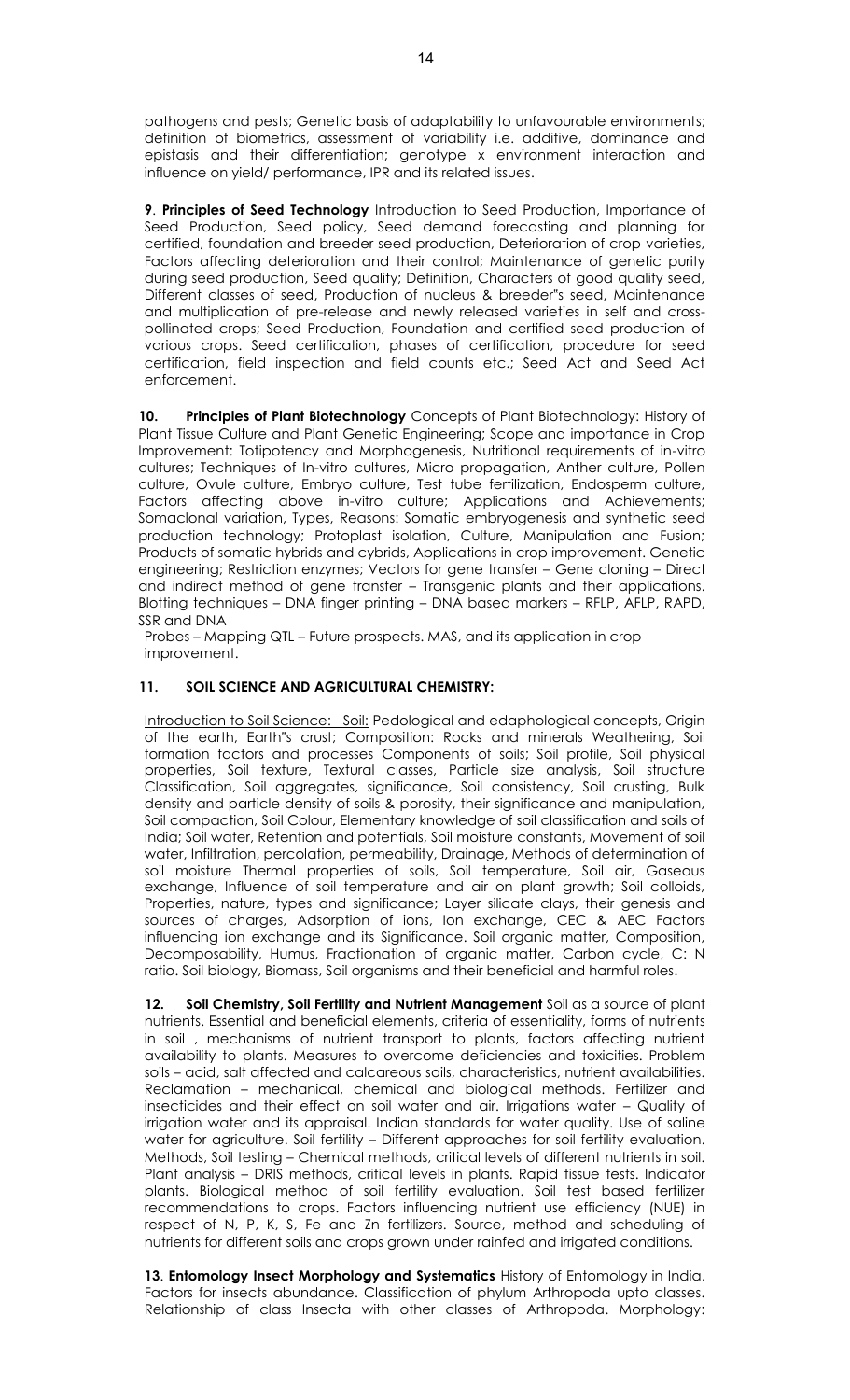Structure and functions of insect cuticle and moulting. Body segmentation. Structure of Head, thorax and abdomen. Structure and modifications of insect antennae, mouth parts and legs. Wing venation, modifications and wing coupling apparatus. Structure male and female genetalia. Sensory organs. Metamorphosis and diapause in insects. Types of larvae and pupae. Structure and functions of digestive, circulatory, excretory, respiratory, nervous, secretory (Endocrine) and reproductive system in insects. Types of reproduction in insects. Systematics: Taxonomy –importance, history and development and binomial nomenclature. Definitions of Biotype, Sub-species, Species, Genus, Family and Order. Classification of class Insecta upto Orders. Orthoptera, Acrididae. Dictyoptera-Mantidae, Blatidae, Odonata, Isoptera, Termitidae, Thysanoptera, Thripidae, Hemiptera, Pentatomidae, Coreidae, Pyrrhocoridae, Lygaeidae, Cicadellidae, Delphacidae, Aphididae, Coccidae, Aleurodidae, Pseudococcidae, Neuroptera, Chrysopidae Lepidoptera, Noctuidae, Sphingidae, Pyralidae, Gelechiidae, Arctiidae, Coleoptera, Coccinellidae, Chrysomelidae, Cerambycidae, Curculionidae, Bruchidae, Scarabaeidae, Hymenoptera, Tenthridinidae, Apidae, Trichogrammatidae, Ichneumonidae, Braconidae, Diptera, Cecidomyiidae, Trypetidae, Tachinidae, Agromyziidae.

**14. Insect Ecology and Integrated Pest Management Including Beneficial Insects**  Insect Ecology: Introduction, Environment and its components. Effect of abiotic factors– temperature, moisture, humidity, rainfall, light, atmospheric pressure and air currents. Effect of biotic factors – food competition, natural and environmental resistance. Concepts of Balance of life in nature, biotic potential and environmental resistance and causes for outbreak of pests in agro-ecosystem. Pest surveillance and pest forecasting. Categories of pests. IPM; Introduction, importance, concepts principles and tools of IPM-Host plant resistance, Cultural, Mechanical, Physical, Legislative, Biological (parasites, predators & transgenic plant pathogens such as bacteria, fungi and viruses ) methods of control. Chemical control – importance, hazards and limitations. Classification of insecticides, toxicity of insecticides and formulations of insecticides. Study of important insecticides. Botanical insecticides – neem based products, Cyclodiens, Organophosphates, Carbamates, Synthetic pyrethroids, Novel insecticides, Pheromones, Nicotinyl insecticides, Chitin synthesis inhibitors, Phenyl pyrazoles, Avermectins, Macrocyclic lactones, Oxadiazimes, Thiourea derivaties, pyridine azomethines, pyrroles, etc. Nematicides, Rodenticides, Acaricides and fumigants. Recent methods of pest control, repellents, antifeedants, hormones, attractants, gamma radiation and genetic control. Practices, scope and limitations of IPM. Insecticides Act 1968 – Important provisions. Application techniques of spray fluids. Phytotoxicity of insecticides. Symptoms of poisoning, first aid and antidotes. Beneficial insects: parasites and predators used in pest control and their mass multiplication techniques. Important groups of microorganisms, bacteria, viruses and fungi used in pest control and their mass multiplication techniques. Important species of pollinators, weed killers and scavengers, their importance.

**15. Pests of Field Crops and Stored Grain and their Management** Stored grain pests: Coleopteran and Lepidopteran pests, their biology and damage, preventive and curative methods. Distribution, biology, nature and symptoms of damage, and management strategies of insect and non insect pests of rice, sorghum, maize, ragi (Eleucine coracana), wheat, sugarcane, cotton, sunhemp, pulses, groundnut, castor, gingerly, safflower, sunflower, mustard, cumin, fennel, spinch, amaranthus and tobacco,. Common phytophagous mites, rodents and bird pests.

**16. Principles of Agricultural Economics** Economics: Meaning, Definition, Subject matter, Divisions of Economics, Importance of Economics; Agricultural Economics: Meaning, Definition; Basic Concepts: Goods, Service, Utility, Value, Price, Wealth, Welfare. Wants: Meaning, Characteristics, Classifications of Wants, Importance. Theory of consumption: Law of Diminishing Marginal utility, Meaning, Definition, Assumption, Limitations, Importance. Consumer"s surplus: Meaning, Definition, Importance. Demand: Meaning, Definition, Kinds of Demand, Demand schedule, Demand Curve, Law of Demand, Extension and Contraction Vs Increase and Decrease in Demand. Elasticity of Demand: Types of Elasticity of Demand, Degrees of price elasticity of Demand, Methods of Measuring Elasticity, Factors influencing elasticity of Demand, Importance of Elasticity of Demand. Welfare Economics: Meaning. National Income: Concepts, Measurement. Public Resource: Meaning, Services Tax, Meaning, Classification of Taxes: Cannons of Taxation, Inflation: Meaning, Definition, Kinds of inflation.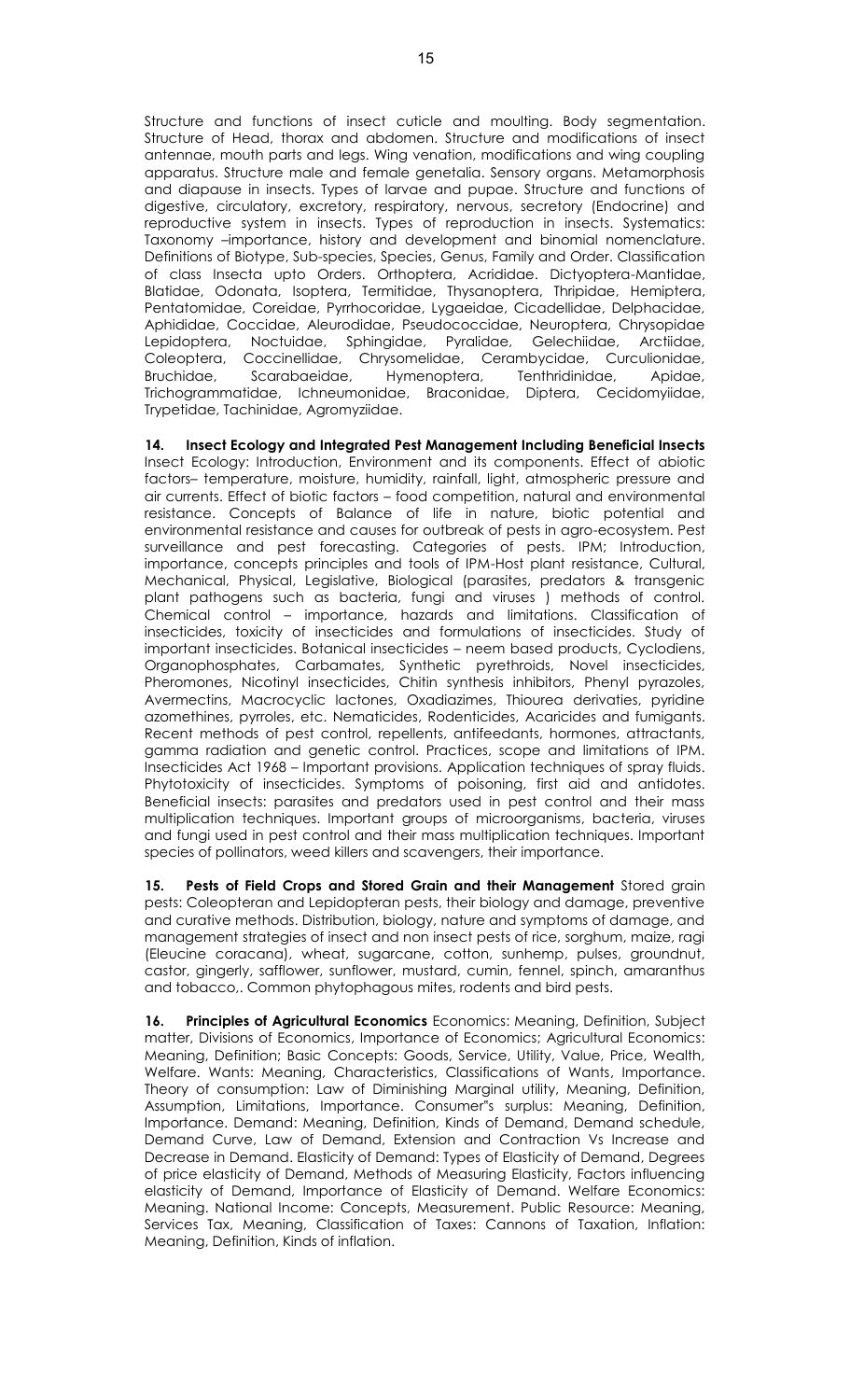**17. Agricultural Marketing, Trade and Prices** Agricultural Marketing: Concepts and Definition, Scope and subject matter, Market and Marketing: Meaning, Definitions, Components of a market, Classification. Market structure, Conduct, performance. Marketing structure, Market functionaries or agencies, Producer"s surplus: Meaning, Types of producers surplus, marketable surplus. Marketed surplus, importance, Factors affecting Marketable surplus. Marketing channels: Meaning, Definition, Channels for different products. Market integration, Meaning, Definition, Types of Market Integration. Marketing efficiency: Meaning, Definition, Marketing costs, Margins and price spread, Factors affecting the cost of marketing, Reasons for higher marketing costs of farm commodities, Ways of reducing marketing costs. Theories of International Trade: Domestic Trade, Free trade, GATT, WTO. Cooperative Marketing. State Trading. Ware Housing Corporation; Central and State, Objectives, Functions, Advantages. Food Corporation of India: Objectives and Functions. Quality Control, Agricultural Products, AGMARK. Price Characteristics of agricultural product process, Meaning, Need for Agricultural Price Policy. Risk in Marketing: Meaning and importance, Types of Risk in Marketing. Speculations and Hedging, Futures trading, Contract farming National Agricultural Market – e-NAM.

**\*\*\*\***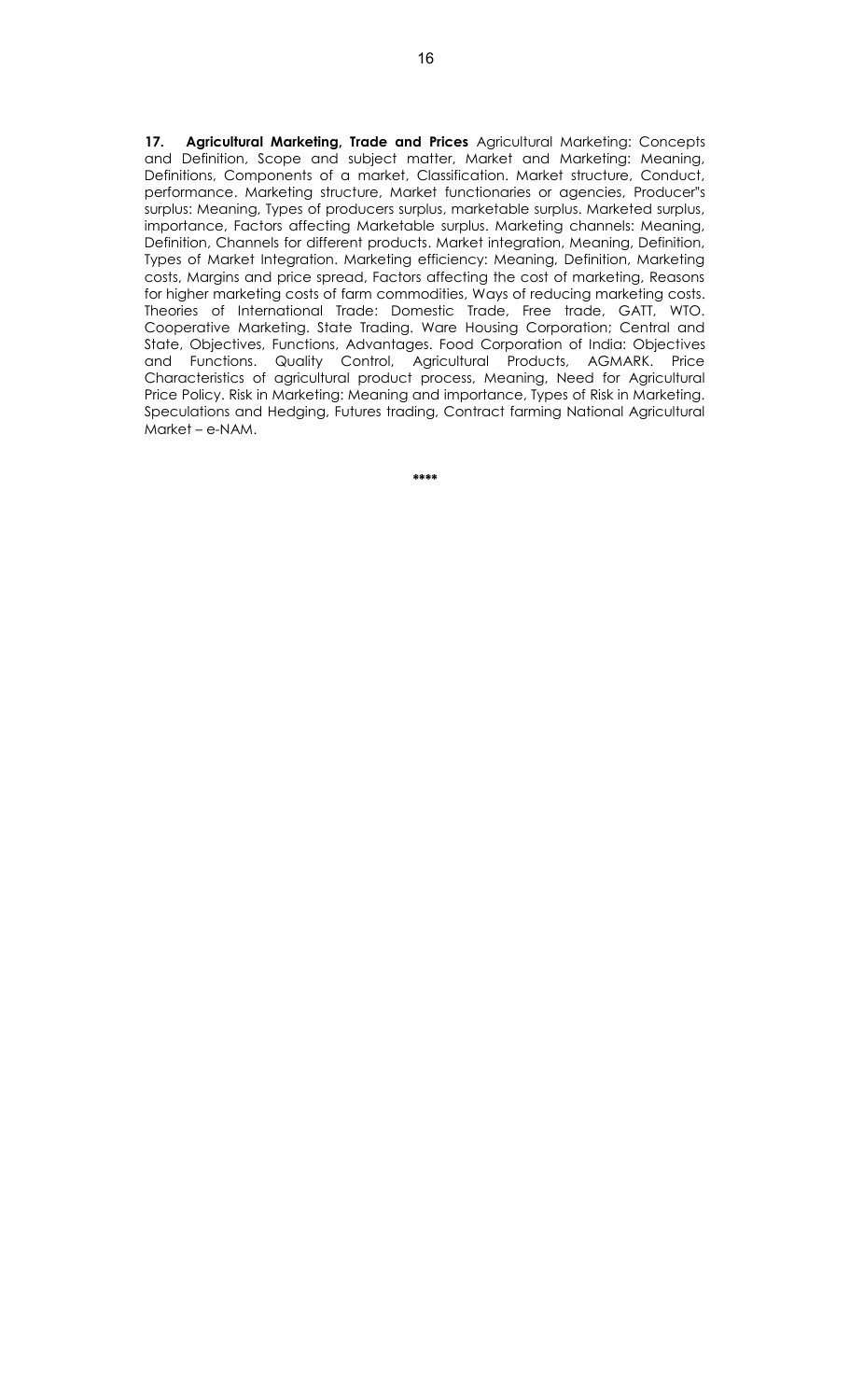# **Annexure-III**

# **INSTRUCTIONS TO CANDIDATES:**

# *A. INSTRUCTIONS TO CANDIDATES:*

- A.1. The applicants are required to go through the user guide and satisfy themselves as to their eligibility for this recruitment carefully before applying and enter the particulars completely online.
- A.2. Applicant must compulsorily fill-up all relevant columns of application and submit application through website only. The particulars made available in the website will be processed through computer and the eligibility decided in terms of notification and confirmed accordingly.
- A.3. The applications received online in the prescribed proforma available in the website and within the time shall only be considered and the Commission will not be held responsible for any kind of delay/discrepancy on part of the candidate.
- A.4. Applicants must compulsorily upload his/her own scanned photo and signature through .jpg format.
- A.5. The applicants should not furnish any particulars that are false, tampered, fabricated or suppress any material information while making an application through website.
- A.6. Important:-Hand written/typed/Photostat copies/printed application form will not be entertained.
- A.7. The applicant shall produce all the essential certificates issued by the competent authority, for verification by the commission, as and when called for. If candidates fail to produce the same, his/her candidature shall be rejected / disqualified without any further correspondence.
- A.8. The following certificate formats are available on the Commission's Website

*(*https://psc.ap.gov.in*)* for reference.

- A.8.1. Community, Nativity and Date of Birth Certificate
- A.8.2. Declaration by the Un-Employed
- A.8.3. School Study Certificate
- A.8.4. Certificate of Residence
- A.8.5. Medical Certificate for the Blind
- A.8.6. Certificate of Hearing Disability and Hearing Assessment
- A.8.7. Medical Certificate in respect of Orthopedically Handicapped Candidates
- A.8.8. Creamy Layer Certificate
- A.8.9. Local status certificate (if applicable)

#### **B. INSTRUCTIONS REGARDING OFF-LINE EXAMINATION FOR CANDIDATES (if**

#### **Screening test is held):**

- B.1. The candidates should go through the instructions given on the cover page of test booklet and carefully write his/her Registration Number, Subject / Subject Code, Booklet Series, Name of the Examination Centre etc., in the Answer Sheet, which will be provided to him/her in the examination hall.
- B.2. Since the answer sheets are to be scanned (valued) with Optical Mark Scanner system, the candidates have to USE BALL POINT PEN (BLUE or BLACK) ONLY FOR MARKING THE ANSWERS. The candidates will be supplied OMR Sheet consisting of two copies i.e., the Original Copy (Top Sheet) and Duplicate Copy (Bottom Sheet). The candidate is required to use Ball Point Pen (Blue or Black) for filling the relevant blocks in the OMR Sheet including bubbling the answers. After writing the examination the candidate has to handover the original OMR sheet (Top Sheet) to the invigilator in the examination hall. If any candidate takes away the original OMR Sheet (Top Sheet) his/her candidature will be rejected.

 However the candidate is permitted to take away the duplicate (Bottom Sheet) OMR Sheet for his/her record. The candidates should bring Ball Point Pen (Blue or Black and smooth writing pad) to fill up relevant columns on the Answer Sheet. The candidate must ensure encoding the Registration Number, Subject/Subject Code, Booklet Series correctly, write the Name of the Examination Centre, appending Signatures of the Candidate and Invigilator, etc., on the O.M.R. Answer sheet correctly, failing which the Answer sheet will not be valued. Use of whitener / correcting fluid / Blade / Powder/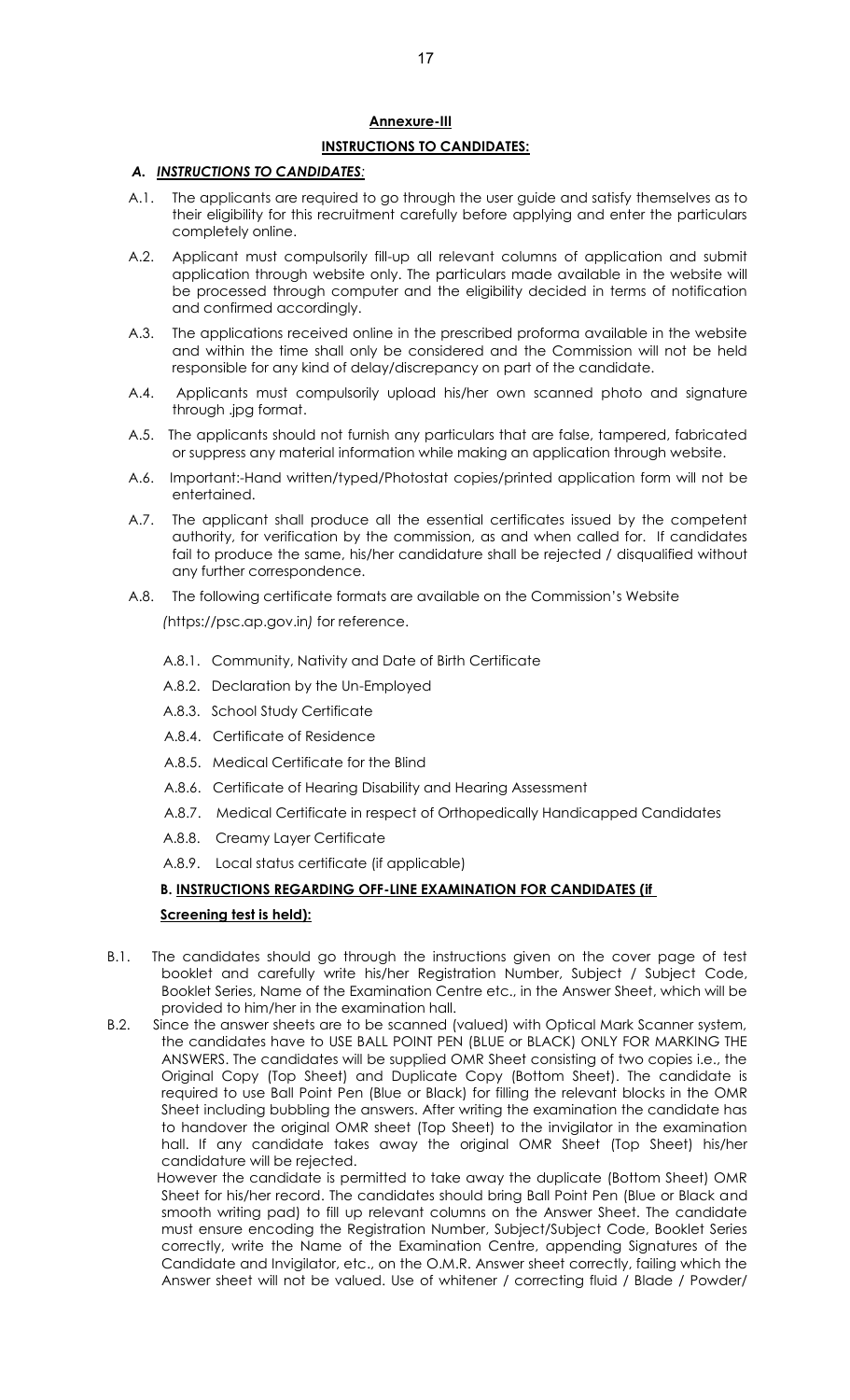Eraser / folding / Tearing / Rough Work or any kind of tampering to change the answers on OMR Sheet will lead to disqualification / invalidation / rejection. No correspondence whatsoever will be entertained from the candidates in this regard.

B.3. The OMR Sheet is to be bubbled by Ball Point Pen (Blue or Black) only. Bubbling by Pencil / Ink Pen / Gel Pen is not permitted in this examination. Any kind of tampering to change the answers on the OMR Sheet will lead to disqualification / invalidation / rejection. No correspondence whatsoever will be entertained from the candidates in this regard.

# **C. INSTRUCTIONS REGARDING ON-LINE EXAMINATION FOR CANDIDATES:**

- C.1. The candidates should take their seats at the prescribed time before the commencement of the examination. Biometric identification would be conducted before entry into examination hall. The entry time would be mentioned in the hall ticket. Late entry after the given entry time would not be allowed. Candidates should not leave the examination hall till the expiry of fulltime. Loaning and interchanging of articles among the candidates is not permitted in the examination hall. Electronic devices including cell phones and pagers are not allowed in the examination hall.
- C.2. The starting time of each examination paper and the entry time would be mentioned in the hall ticket
- C.3. Candidates will not be permitted to leave the examination hall till the expiry of full time. If any candidate leaves the examination hall in the middle, he would be disqualified. If there is any problem with computer system, the candidates have to wait without talking to others till the system is restored. In case of any violation, the candidate will be disqualified.
- C.4. The examination link with the login screen will already be available on your system. Please inform the invigilator if this is not the case.
- C.5. 10 minutes prior to the exam, you'll be prompted to login. Please type the Login ID (Roll No) and the Password (Password for Candidate will be given on exam day) to proceed further.
- C.6. Invigilator will announce the password 15 minutes before commencement of the Examination.
- C.7. Copying or noting down questions and/or options is not allowed. Severe action will be taken if any candidate is found noting down the questions and/or options.
- C.8. After logging in, your screen will display:

\*Profile Information - Check the details & click on "I Confirm" or "I Deny".

\*Detailed exam instructions - Please read and understand thoroughly.

\*Please click on the "I am ready to Begin" button, after reading the instructions.

- C.9. You have to use the mouse to answer the multiple choice type questions with FOUR alternative answers.
- C.10. To answer any numerical answer type question, you need to use the virtual numeric key pad and the mouse.
- C.11. On the online exam question screen, the timer will display the balance time remaining for the completion of exam.
- C.12. The question numbers are color coordinated and of different shapes based on the process of recording your response: White (Square) - For un-attempted questions. Red (Inverted Pentagon) - For unanswered questions. Green (Pentagon) - For attempted questions. Violet (Circle) - Question marked by candidate for review, to be answered later. Violet (Circle with a Tick mark) - Question answered and marked by candidate for review.
- C.13. After answering a question, click the SAVE & NEXT button to save your response and move onto the next question.
- C.14. Click on Mark for Review & NEXT to mark your question for review, and then go to the next question.
- C.15. To clear any answer chosen for a particular question, please click on the CLEAR RESPONSE button.
- C.16. A summary of each section, (i.e. questions answered, not answered, marked for review) is available for each section. You have to place the cursor over the section name for this summary.
- C.17. In case you wish to view a larger font size, please inform the Invigilator. On the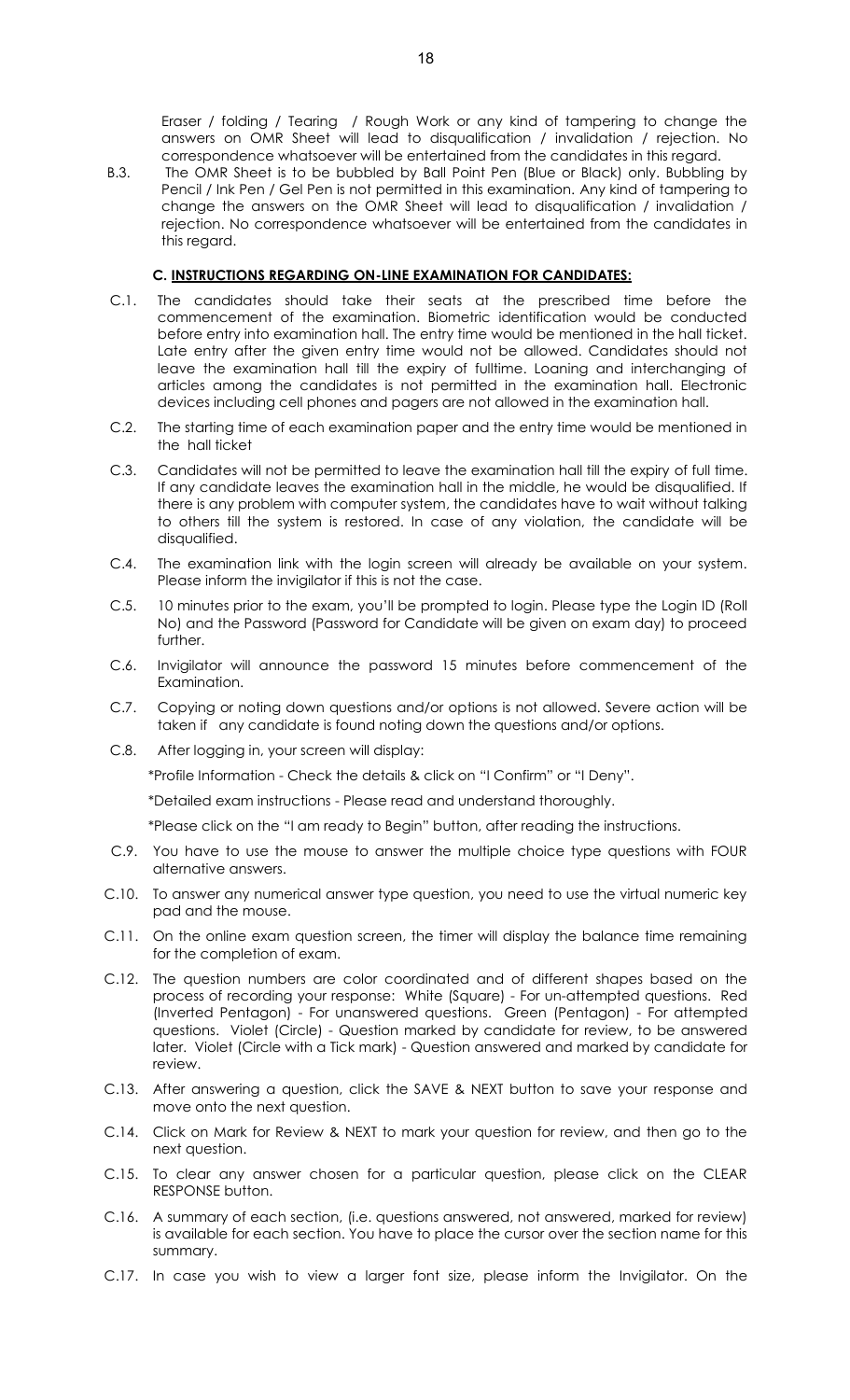Invigilator's confirmation, click on the font size you wish to select. The font size will be visible on the top.

- C.18. You may view INSTRUCTIONS at any point of time during exam, by clicking on the INSTRUCTIONS button on your screen.
- C.19. The SUBMIT button will be activated after 150 Minutes. Please keep checking the timer on your screen.
- C.20. In case of automatic or manual log out, all your attempted responses will be saved. Also, the exam will start from the time where it had stopped.
- C.21. You will be provided a blank sheet for rough work. Do write your Login ID and Password on it. Please ensure that you return it to the invigilator at the end of the exam after tearing only the password from it.
- C.22. Please don't touch the key board as your exam ID will get locked. If your ID gets locked, please inform a nearby invigilator who will help in unlocking your ID and then you can continue with the exam.
- C.23. Please inform the invigilator in case of any technical issues.
- C.24. Please do not talk to or disturb other candidates.
- C.25. In case you are carrying articles other than the admit card, photo identity proof and pen, please leave them outside the exam room.
- C.26. You cannot leave exam room before submitting the paper. Please inform the invigilator if you want to use the wash room.

#### **D. GENERAL INSTRUCTIONS TO CANDIDATES:**

- D.1. If the candidate notices any discrepancy printed on the Hall ticket, as to community, date of birth etc., he/she may immediately bring it to the notice of Commission's officials/Chief Superintendent in the examination centre and necessary corrections can be made in the Nominal Roll, in the Examination Hall against his/her Hall Ticket Number for being verified by the Commission's Office.
- D.2. The candidate should satisfy the Invigilator of his/her identity with reference to the signature and photographs available on the Nominal Rolls and Hall Ticket.
- D.3. The candidates should take their seats at the given time before the commencement of the examination and are not to be allowed after the scheduled time. The time of Examination and entry time would be mentioned in the hall ticket. Late entry after the given entry time would not be allowed. Candidates should not leave the examination hall till the expiry of fulltime.
- D.4. The candidates must note that his/her admission to the examination is strictly provisional. The mere fact that an Admission to the examination does not imply that his/her candidature has been finally cleared by the Commission or that the entries made by the candidate in his/her application have been accepted by the Commission as true and correct. The candidates have to be found suitable after verification of original certificates; and other eligibility criteria. The Applicants have to upload his/her scanned recent colour passport photo and signature to the Application Form. Failure to produce the same photograph, if required, at the time of interview/ verification, may lead to disqualification. Hence the candidates are advised not to change their appearance till the recruitment process is complete.
- D.5. The candidates are not allowed to bring any Electronic devices such as mobile / cell phones, programmable calculators, tablets, iPad, Bluetooth, pagers, watches or any other computing devices to examination Hall. Loaning and interchanging of articles among the candidates is not permitted in the examination hall and any form of malpractice will not be permitted in the exam hall.
- D.6. The candidates are expected to behave in orderly and disciplined manner while writing the examination. Their candidature will be rejected in case of impersonation/ disorder/ rowdy behaviour during Examination and necessary F.I.R. for this incident will be lodged with concerned Police Station. The Chief Superintendent of the centre is authorized to take spot decision in this matter.
- D.7. Candidates trying to use unfair means shall be disqualified from the selection. No correspondence whatsoever will be entertained from the candidates.
- D.8. The Penal Provisions of Act 25/97 published in the A.P. Gazette No. 35, Part-IV.B Extraordinary dated: 21/08/1997 shall be invoked if malpractice and unfair means are noticed at any stage of the Examination. Action will be taken to penalize as per G.O.Ms.No.385, G.A. (Ser. A) Dept., Dt.18/10/2016.
- D.9. (a) Wherever the candidates are totally blind, they will be provided a scribe to write the examination and 20 minutes extra time is permitted to them per hour. Eligible candidates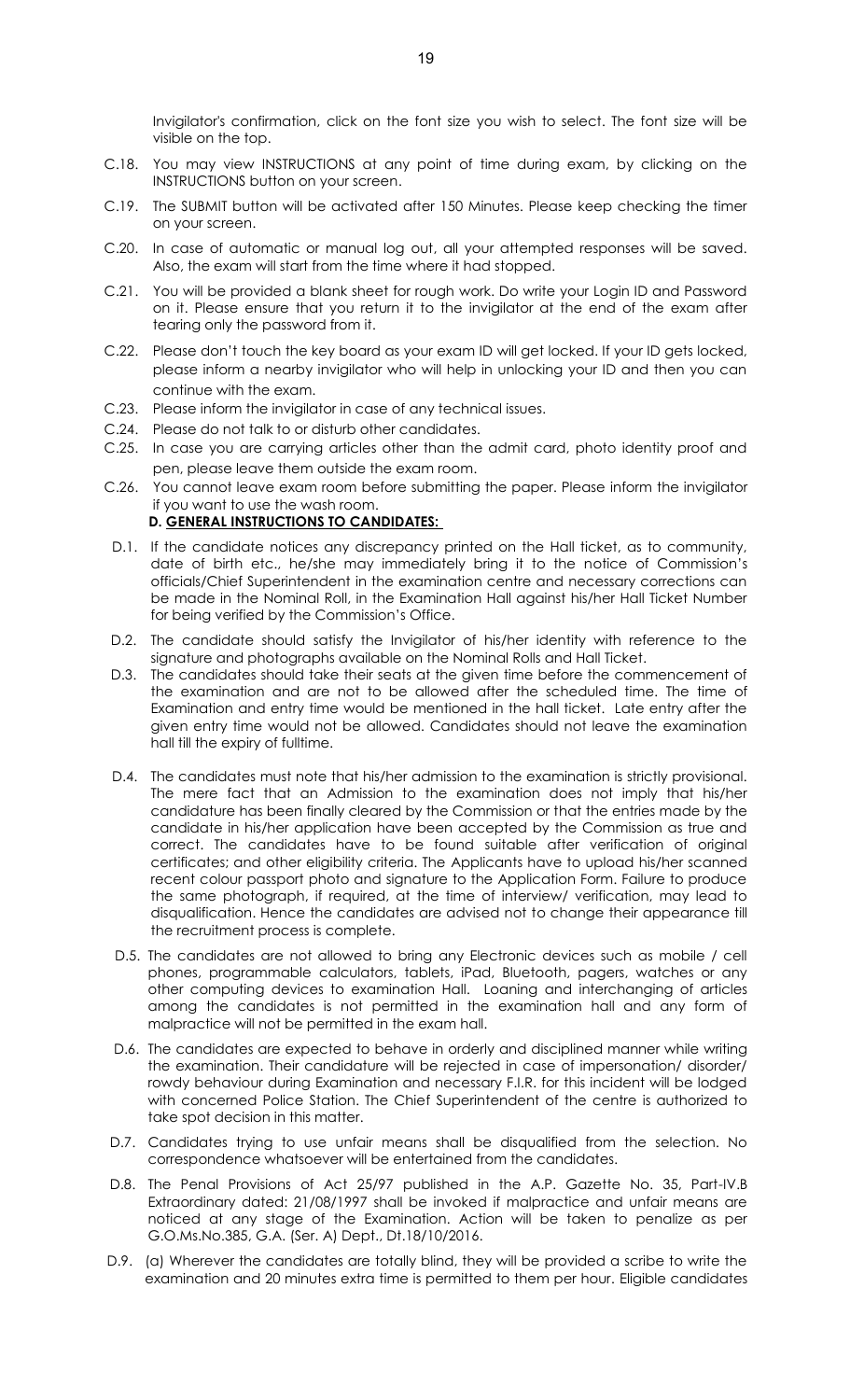are also allowed to bring their own scribe after due intimation to the Commission after duly providing the full identification details of the scribe like name, address and appropriate proof of identification.

 (b) The applicants shall upload the certificate relating to percentage of disability for considering the appointment of scribe in the examination.

 (c) An extra time of 20 minutes per hour is also permitted for the candidates with locomotor disability and CEREBRAL PALSY where dominant (writing) extremity is affected for the extent slowing the performance of function (Minimum of 40% impairment). No scribe is allowed to such candidates.

 (d) The candidate as well as the scribe will have to give a suitable undertaking conforming to the rules applicable

- D.10. In case the Hall-Ticket is without photo or too small, he/she should affix a passport size photo on Hall-ticket and appear by duly getting attested by Gazetted Officer. He/she shall handover similar photo for each paper to Chief Superintendent for affixing the same on the Nominal Rolls.
- D.11. The candidate will not be admitted to the examination Hall without procedural formalities.
- D.12. The candidate admission to the Examination is provisional, subject to the eligibility, confirmation/satisfaction of conditions laid down in this notification.
- D.13. The candidates should put his/ her signature and get the signature of the invigilator at the appropriate places in the Nominal Roll or OMR Answer Sheet.
- D.14. Instructions to be followed scrupulously in the Examination Hall.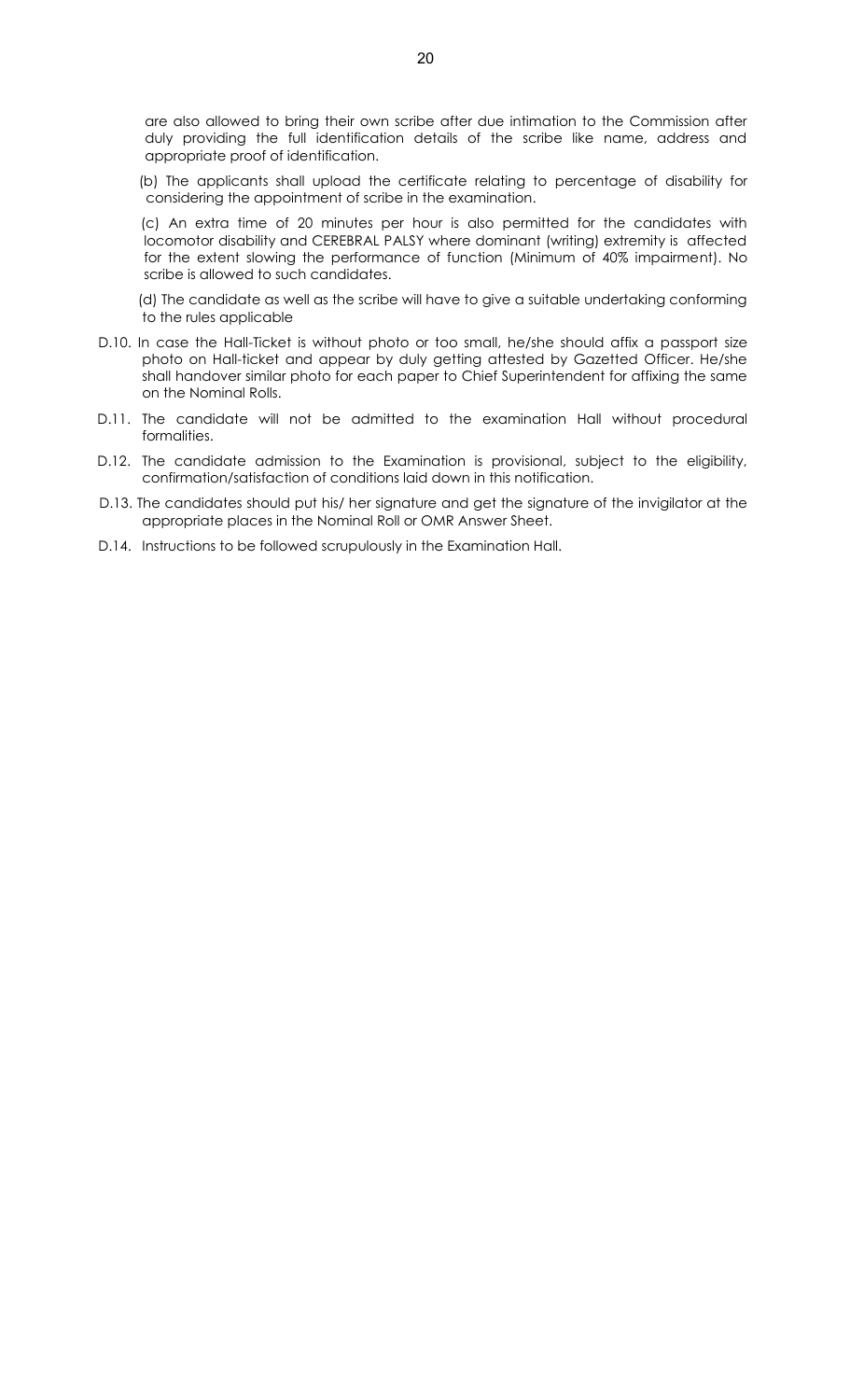#### **ANNEXURE-IV LIST OF SCHEDULED CASTES (Definition 28 of General Rule - 2) SCHEDULE - I**

(Substituted with effect from 27-07-1977 through G.O.Ms.No.838 G.A (Services-D) Department, dated 15/12/1977)

- Adi Andhra
- Adi Dravida
- Anamuk
- Aray Mala
- Arundhatiya
- Arwa Mala
- Bariki
- Bavuri
- Beda Jangam, Budga Jangam (In Districts of Hyderabad, Rangareddy, Mahaboobnagar, Adilabad, Nizamabad, Medak, Karimnagar, Warangal, Khammam and Nalgonda)\*
- Bindla
- Byagara, Byagari\*
- Chachati
- Chalavadi
- Chamar, Mochi, Muchi, Chamar-Ravidas, Chamar-Rohidas\*
- Chambhar
- Chandala
- Dakkal, Dokkalwar
- 18 Dandasi<br>19 Dhor
- Dhor
- Dom, Dombara, Paidi, Pano
- Ellamalwar, Yellammalawandlu
- Ghasi, Haddi, Relli, Chachandi
- 23 Godagali, Godagula(in the Districts of Srikakulam, Vizianagaram & Vishakapatnam) \*
- Godari
- Gosangi
- Holeya
- Holeya Dasari
- Jaggali
- Jambuwulu
- Kolupulvandlu, Pambada, Pambanda, Pambala \*
- Madasi Kuruva, Madari Kuruva
- Madiga
- Madiga Dasu, Mashteen
- Mahar
- Mala, Mala Ayawaru \*
- Mala Dasari
- Mala Dasu
- Mala Hannai
- Mala Jangam
- Mala Masti
- Mala Sale, Netkani
- Mala Sanyasi
- Mang
- Mang Garodi
- Manne
- Mashti
- Matangi
- Mahter
- Mitha Ayyalvar
- Mundala
- Paky, Moti, Thoti
- (Omitted)\*
- Pamidi
- Panchama, Pariah
- Relli
- Samagara
- Samban
- Sapru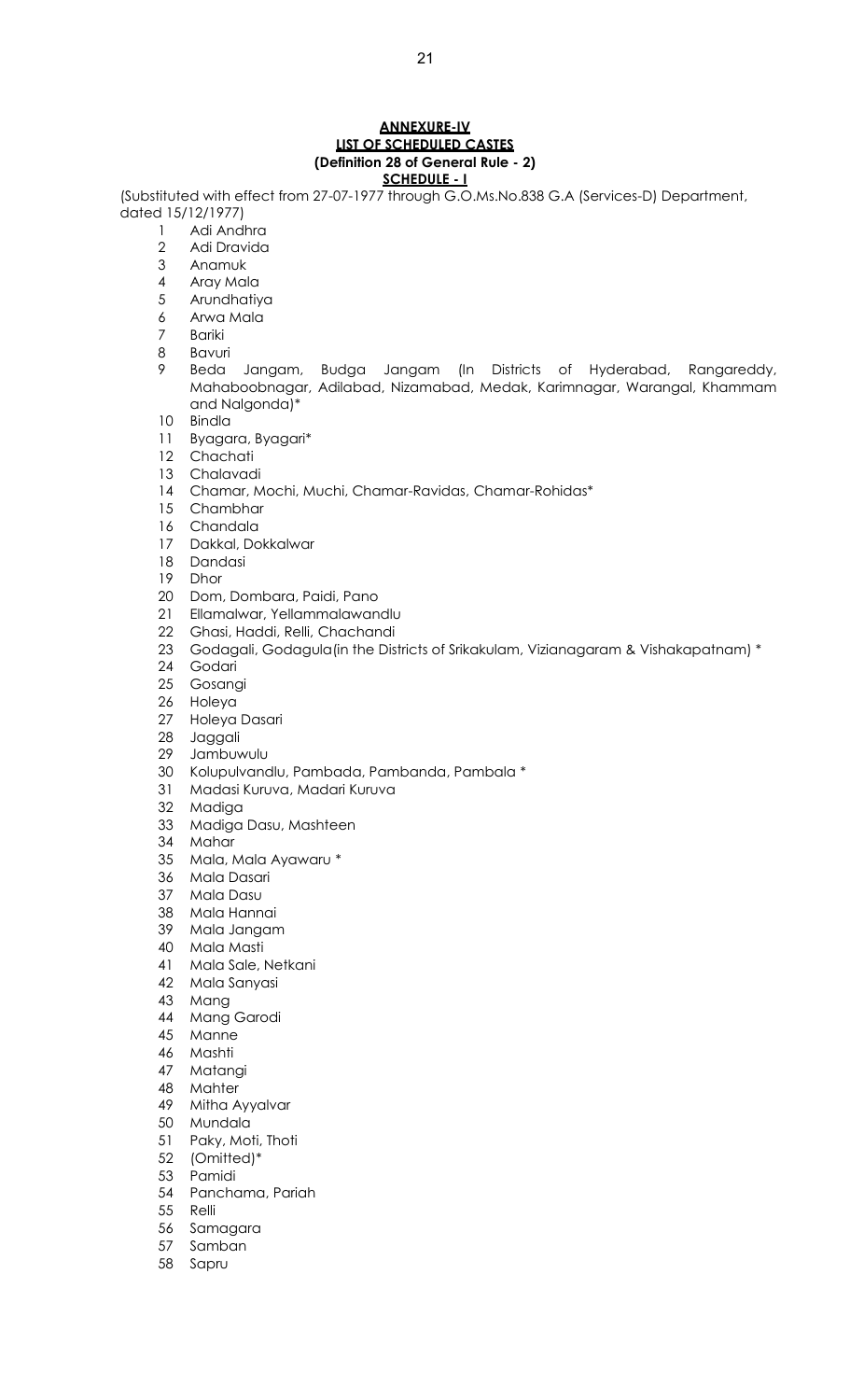- 59 Sindhollu, Chindollu
- 60 Yatala (Srikakulam Dist. Only) Memo No. 8183/CV-1/2006-10 SW (CV-I) Dept., Dt. 31/03/2008
- 61 Valluvan **\* (**Chittoor and Nellore Dist. Only**)** Memo No. 8183/CV-1/2006-10 SW (CV-I) Dept., Dt. 31/03/2008
- **\*** As for the Constitution (Scheduled Caste) orders (Second Amendment) Act 2002, Act No. 61 of 2002

## **LIST OF SCHEDULED TRIBES**

- 1. Andh, Sadhu Andh \*
- 2. Bagata
- 3. Bhil
- 4. Chanchu (Chenchwar omitted) \*
- 5. Gadabas, Boda Gadaba, Gutob Gadaba, Kallayi Gadaba, Parangi Gadaba, Kathera Gadaba, Kapu Gadaba \*
- 6. Gond, Naikpod, Rajgond, Koitur \*
- 7. Goudu (in the Agency tracts)
- 8. Hill Reddis
- 9. Jatapus
- 10. Kammara
- 11. Kattunayakan
- 12. Kolam, Kolawar \*
- 13. Konda Dhoras, Kubi \*
- 14. Konda Kapus
- 15. Konda Reddis
- 16. Kondhs, Kodi, Kodhu, Desaya Kondhs, Dongria Kondhs, Kuttiya Konds, Tikiria Khondhs, Yenity Khondhs, Kuvinga \*
- 17. Kotia, Bentho Oriya, Bartika, Dulia, Holva, Sanrona, Sidhopaiko (Dhulia,Paiko,Putiyaomitted \*)
- 18. Koya, Doli Koya, Gutta Koya, Kammara Koya, Musara Koya, Oddi Koya, Pattidi Koya, Rajah, Rasha Koya, Lingadhari Koya (Ordinary), Kottu Koya, Bhine Koya, Raj Koya (Goud-omitted \*) 19. Kulia
- 
- 20. Malis (excluding Adilabad, Hyderabad, Karimnagar, Khammam, Mahabubnagar, Medak, Nalgonda, Nizamabad and Warangal District)
- 21. Manna Dhora
- 22. Nayaks (in the Agency tracts)
- 23. Mukha Dhora, Nooka Dhora
- 24. Pardhan
- 25. Porja, Parangi Perja
- 26. Reddi Dhoras
- 27. Rona, Rena
- 28. Savaras, Kapu Savaras, Maliya Savaras, Khutto Savaras
- 29. Sugalis, Lambadis, Banjara \*
- 30. Thoti (in Adilabad, Hyderabad, Karimnagar, Khammam, Mahabubnagar, Medak, Nalgonda, Nizamabad and Warangal Districts)
- 31. Valmiki (in the Scheduled Areas of Vishakapatnam, Srikakulam, Vizianagaram, East Godavari and West Godavari Districts \*)
- 32. Yenadis, Chella Yenadi, Kappala Yenadi, Manchi Yenadi, Reddi Yenadi \*
- 33. Yerukulas, Koracha, Dabba Yerukula, Kunchapuri Yerukula, Uppu Yerukula \*

34. Nakkala Kurivikaran (Nakkala – A.P. Gazette, Part – III (B) Central Acts ordinance and Regulations Issue No. 05 Dt. 02/10/2003 )

35. Dhulia, Paiko, Putiya (in the districts of Vishakapatnam, Vizianagaram \*)

\* As for the Scheduled Castes and Scheduled Tribes Orders (Amendment) Act 2002, Act No. 10 of 2003

#### **LIST OF SOCIALLY AND EDUCATIONALLY BACKWARD CLASSES**

(Amended from time to time as on 31/08/2007)

#### **GROUP- A**

Aboriginal Tribes, Vimuktha Jathis, Nomadic and Semi Nomadic Tribes etc.,

- 1. Agnikulakshatriya, Palli, Vadabalija, Besta, jalari, Gangavar, Gangaputra, Goondla, Vanyakulakshatriya (Vannekapu, Vannereddi, Pallikapu, Pallireddy Neyyala and Pattapu) \*Mudiraj / Mutrasi / Tenugollu, The G.O. Ms.No. 15 BCW(C2) Dept., dt. 19/02/2009 is suspended. Hence the inclusion of Mudiraj / Mutrasi / Tenugollu is suspended) vide Hon'ble A.P. High Court orders in WP No. 2122/2009 dated: 29-04-2009.
- 2. Balasanthu, Bahurupi
- 3. Bandara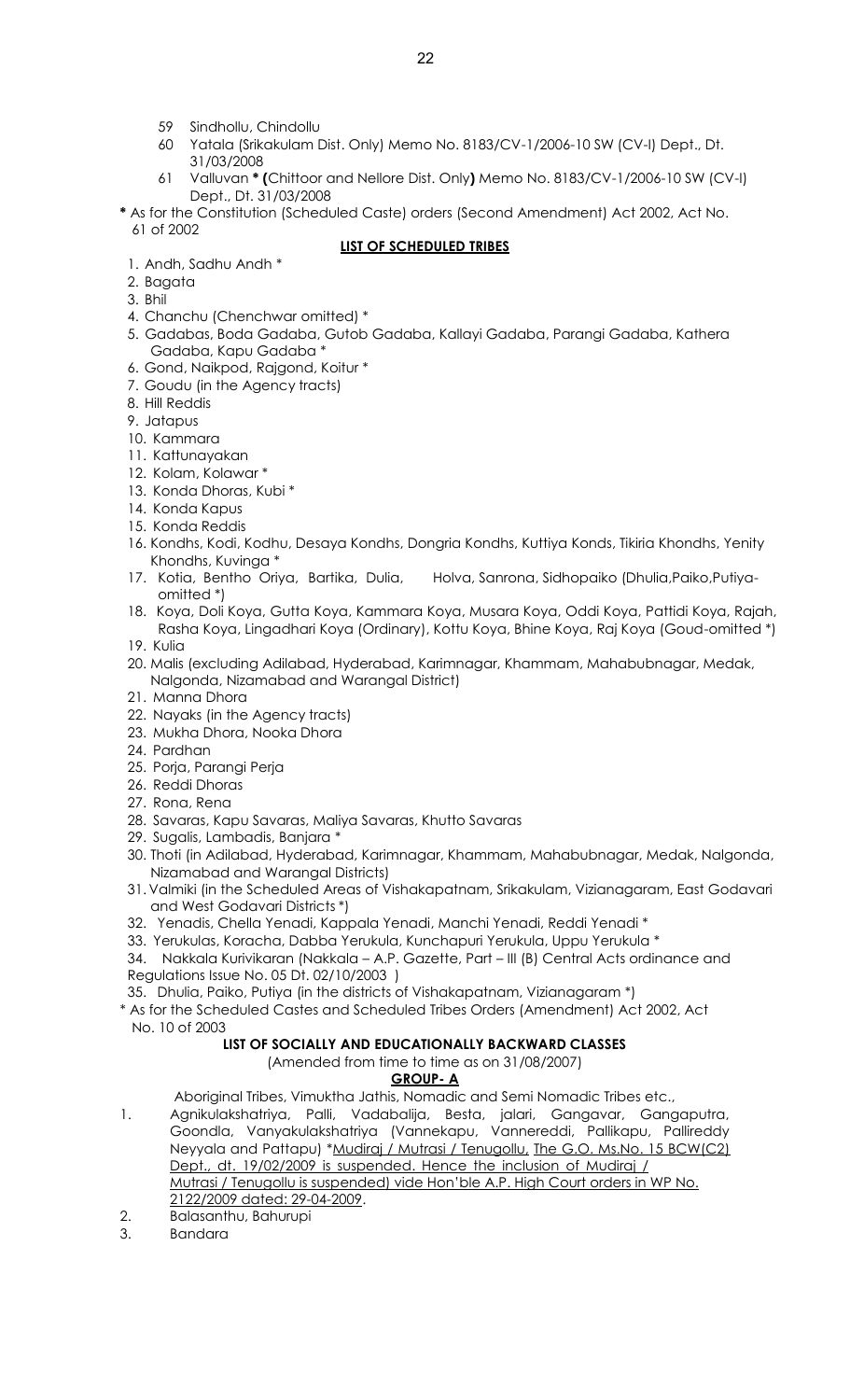- 4. Budabukkala
- 5. Rajaka (Chakali Vannar)
- 6. Dasari (formerly engaged in bikshatana)
- (amended vide G.O.Rt.No. 32, BCW(M1) Department, dated 23/02/1995)
- 7. Dommara
- 8. Gangiredlavaru
- 9. Jangam (whose traditional occupation is begging)
- 10. Jogi
- 11. Katipapala
- 12. Korcha
- 13. Lambada or Banjara in Telangana Area
- (deleted and included in S.T. list vide G.O.Ms.No. 149, SW, dated 3/5/1978)
- 14. Medari or Mahendra
- 15. Mondivaru, Mondibanda, Banda
- 16. Nayee Brahmin (Mangali), Mangala and Bajantri
- (amended vide G.O.Ms.No. 1, BCW(M1) Department, dated 6/1/1996)
- 17. Nakkala (Deleted vide G.O. Ms. No. 21, BCW(C2) Dept., Dt. 20/06/2011)
- 18. Vamsha Raj (amended vide G.O.Ms.No. 27, BCW(M1) Department, dated 23/06/1995 deleting the Original name Pitchiguntla)
- 19. Pamula
- 20. Pardhi (Mirshikari)
- 21. Pambala
- 22. Peddammavandlu, Devaravandlu, Yellammavandlu, Mutyalammavandlu (Dammali, Dammala, Dammula, Damala Castes confined to Srikakulam dist. Vide G.O.Ms. No.: 9 BCW(C2) Dept., Dt. 9/04/2008)
- 23. Veeramushti (Nettikotala), Veera bhadreeya (Amended vide G.O. Ms. No. 62, BCW (M1) Dept., Dt. 10/12/1996)
- 24. Valmiki boya (Boya, Bedar, Kirataka, Nishadi, Yellapi, Pedda Boya) Talayari and **Chunduvallu**

(G.O.Ms. No. 124, SW, Dt. 24.06.85) Yellapi and Yellapu are one and the same amended vide G.O. Ms. No. 61, BCW(M1) Dept., Dt. 05.12.1996)

- 25. Yerukalas in Telangana area (deleted and included in the list of S.Ts)
- 26. Gudala
- 27. Kanjara Bhatta
- 28. Kalinga (Kinthala deleted vide G.O.Ms. No. 53, SW, Dt. 07.03.1980)
- 29. Kepmare or Reddika
- 30. Mondipatta
- 31. Nokkar
- 32. Pariki Muggula
- 33. Yata
- 34. Chopemari
- 35. Kaikadi
- 36. Joshinandiwalas
- 37. Odde (Oddilu, Vaddi, Vaddelu)
- 38. Mandula (Govt. Memo No. 40-VI/70-1, Edn., Dt. 10.02.1972)
- 39. Mehator (Muslim) (Govt. Memo No. 234-VI/72-2, Edn., Dt. 05.07.1972).
- 40. Kunapuli (Govt. Memo No. 1279/P1/74-10, E&SW, Dt. 03.08.1975)
- 41. Patra (included in G.O. Ms. No. 8, BCW(C2) Dept., Dt. 28.08.2006)
- 42. kurakula of Srikakulam, Vizianagaram and Visakhapatnam Districts only. Included vide in G.O.MS.No. 26 BC W (C2) Dept., Dt. 4/07/08
- 43. Pondara of Srikakulam, Vizianagaram, and Visakhapatnam Districts only. Included vide G.O.MS.No. 28 BC W (C2) Dept., Dt. 4/07/08
- 44. Samanthula, Samantha, sountia, Sauntia of Srikakulam District only. Included vide G.O.MS.No. 29 BC W (C2) Dept., Dt. 4/07/08
- 45. pala-Ekari, Ekila, Vyakula, Ekiri, Nayanivaru, Palegaru, Tolagari, Kavali of Chittor, Cuddapah, Kurnool, Anantapur, Nellore, Hyderabad and Rangareddy Districts only. Included Vide G.O. MS. No. 23 B.C. W (C2) Dept., Dt. 4/07/08
- 46. Rajannala, Rajannalu of Karimnagar, Warangal, Nizamabad and Adilabad Districts only. (included in vide G.O.Ms. No. 44 B.C.W(C2) Dept., Dt.07/08/2008).
- 47. Bukka Ayyavars, Included vide G.O.Ms.No. 6 Backward Classes Welfare (C2) Dept., dt. 19/02/2009.
- 48. Gotrala, Included vide G.O.Ms.No. 7 Backward Classes Welfare (C2) Dept., dt. 19/02/2009. The area of operation shall be confined to Telangana Region only.
- 49. Kasikapadi / Kasikapudi, Included vide G.O.Ms.No. 8 Backward Classes Welfare (C2) Dept., dt. 19/02/2009. The area of operation shall be confined to Hyderabad,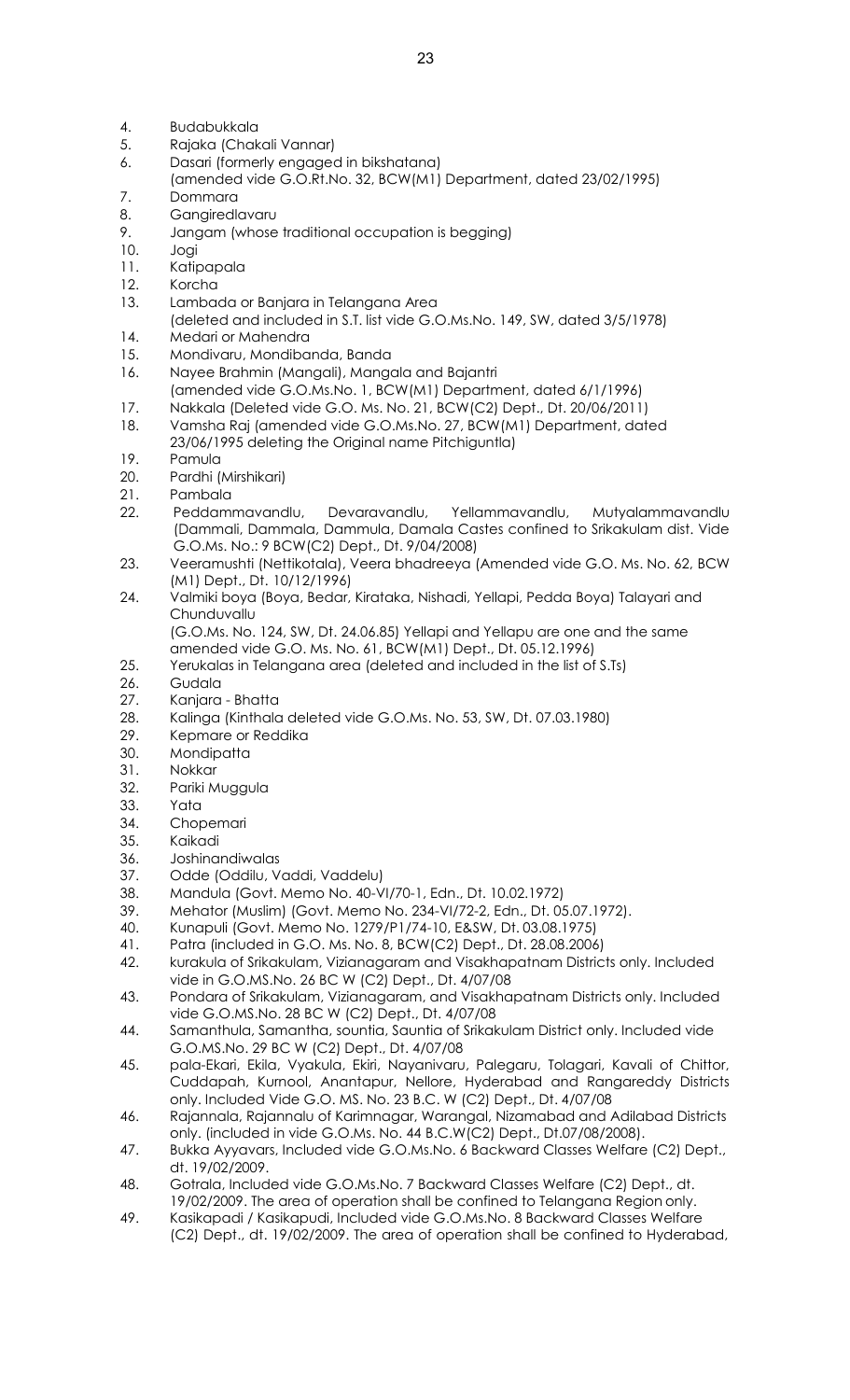Rangareddy, Nizamabad, Mahaboobnagar and Adilabad Districts of Telangana Region only.

- 50. Siddula, Included vide G.O.Ms.No. 9 Backward Classes Welfare (C2) Dept., dt. 19/02/2009. The area of operation shall be confined to Telangana Region only.
- 51. Sikligar / Saikalgar, Included vide G.O.Ms.No. 10 Backward Classes Welfare (C2) Dept., dt. 19/02/2009.
- 52. Poosala included vide G.O. Ms.No. 16 Backward Classes Welfare (C2) Dept., dt. 19/02/2009.
- 53. Aasadula / Asadula, included vide G.O. Ms. No. 13, Backward Classes Welfare (C2) Dept., Dt. 27/05/2011. The area of operation shall be confined to East Godavari and West Godavari Districts only.
- 54. Keuta/Kevuto/Keviti, included vide G.O. Ms. No. 15, Backward Classes Welfare (C2) Dept., Dt. 27/05/2011. The area of operation shall be confined to Srikakulam District only.

# **GROUP – B (Vocational)**

- 1. Achukatlavandlu in the Districts of Visakhapatnam and Guntur confined to Hindus only as amended vide G.O. Ms. No. 8, BCW(C2) Dept., Dt. 29.03.2000
- 2. Aryakshatriya, Chittari , Giniyar, Chitrakara, Nakshas (Muchi Telugu Speaking deleted vide G.O. Ms. No. 31, BCW (M1) Dept., 11.06.1996)
- 3. Devanga
- 4. Goud (Ediga) Gouda (Gamella) Kalalee, Goundla, Settibalija of Vishaphapatnam, East Godavari, West Godavari and Krishna Districts and Srisayana (Segidi) – (amended vide G.O. Ms. No. 16, BCW (A1) Dept., dt. 19.06.1997
- 5. Dudekula, Laddaf, Pinjari or Noorbash
- 6. Gandla, Telikula, Devatilakula (Amended vide G.O. Ms. No. 13, BCW(A1) Dept., dt. 20.05.1997)
- 7. Jandra
- 8. Kummara or Kulala, Salivahana (Salivahana added vide G.O. Ms. No. 28, BCW(M1) Dept., 24.06.1995)
- 9. Karikalabhakthulu, Kaikolan or Kaikala (Sengundam or Sengunther)
- 10. Karnabhakthulu
- 11. Kuruba or Kuruma
- 12. Nagavaddilu
- 13. Neelakanthi
- 14. Patkar (Khatri)
- 15. Perika (Perikabalija, Puragirikshatriya)
- 16. Nessi or Kurni
- 17. Padmasali (Sali, Salivan, Pattusali, Senapathulu, Thogata Sali)
- 18. Srisayana ((**sagidi**)- deleted and added to Sl.No. 4 of Group-B)
- 19. Swakulasali
- 20. Thogata, Thogati or Thogataveerakshtriya
- 21. Viswabrahmin, Viswakarma (Ausula or Kamsali, Kammari, Kanchari Vadla or Vadra or Vadrangi and Silpis)
- (Viswakarma added vide G.O. Ms. No. 59 BCW(M1) Dept., Dt. 06.12.1995) 22. Kunchiti, Vakkaliga, Vakkaligara, Kunchitiga of Anantapur Dist. Only vide G.O.
- Ms.No. 10 BCW(C-2) Dept., Dt. 9-04-2008
- 23. Lodh, Lodhi, Lodha of Hyderabad, Rangareddy, Khammam and Adilabad Districts only. Included in Vide G.O.MS.No. 22 BC W (C2) Dept., Dt. 4/07/08
- 24. Bondili (included in vide G.O.Ms. No. 42, B.C.W(C2) Dept., Dt.07/08/2008)
- 25. Are Marathi, Maratha(Non-Brahmins), Arakalies and Surabhi Natakalavallu.
- (included in vide G.O.Ms. No. 40, B.C.W(C2) Dept., Dt.07/08/2008)
- 26. Neeli (included in vide G.O.Ms. No. 43, B.C.W(C2) Dept., Dt.07/08/2008). 27. Budubunjala/Bhunjwa/Bhadbhunja, included vide G.O.Ms. No. 11, Backward
- Classes Welfare (C2) Dept., Dt. 27/05/2011. The area of operation shall be confined to Hyderabad and Ranga Reddy District only.
- 28. Gudia/Gudiya, included vide G.O.Ms. No. 14, Backward Classes Welfare (C2) Dept., Dt. 27/05/2011. The area of operation shall be confined to Srikakulam, Vizianagaram and Vishakhapatnam, district only.

$$
\text{GROUP} - C
$$

# **Scheduled Castes converts to Christianity and their progeny (Substituted in G.O.Ms.No.159, G.A.(Ser.D) Dept., dt. 02/04/1981)**

# **GROUP – D (Other Classes)**

- 1. Agaru
- 2. Are-Katika, Katika, Are-Suryavamsi(Are-Suryavamsi added vide G.O. Ms. No. 39, B.C. W(C2) Dept., Dt. 7/08/08)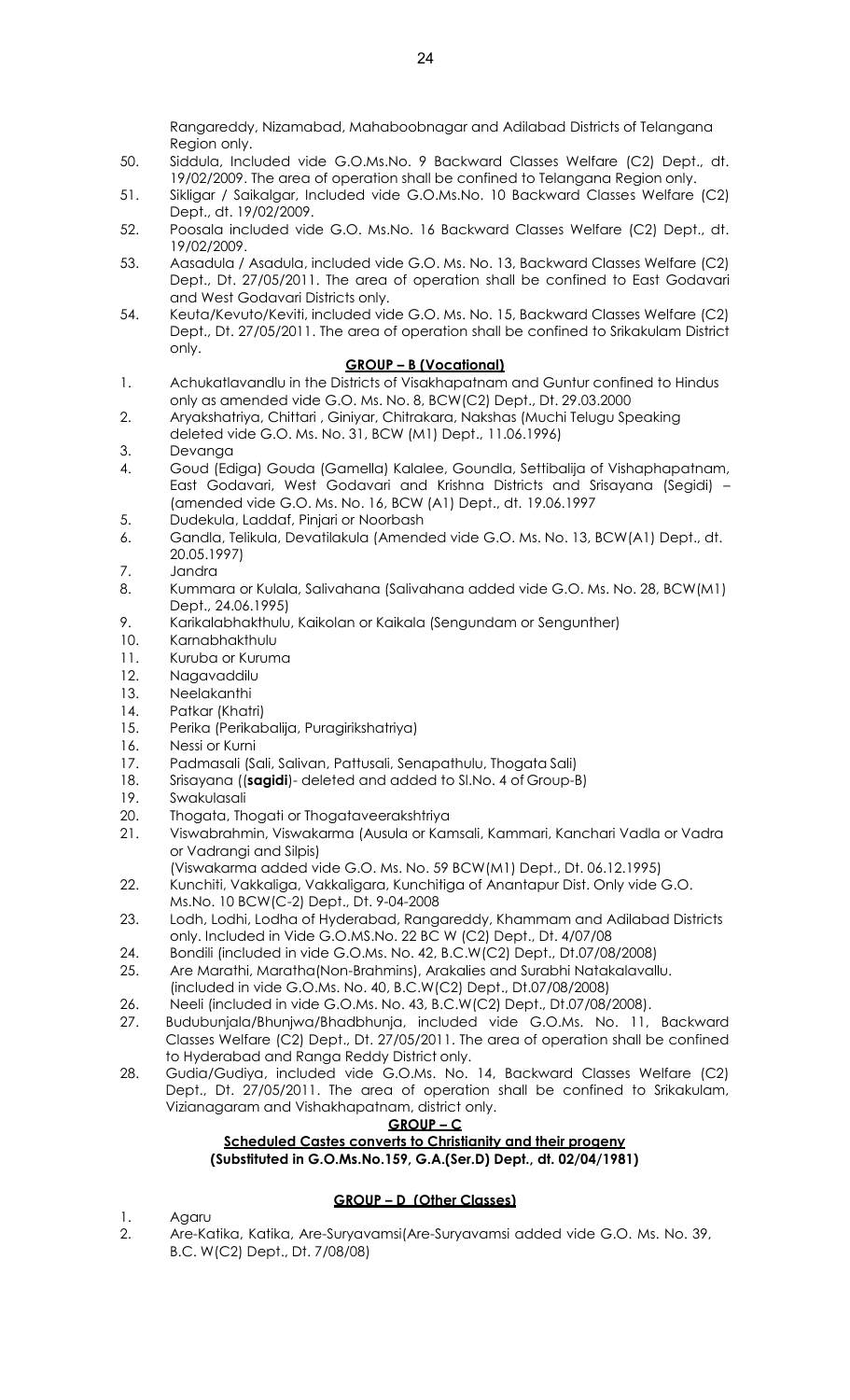- 3. Atagara
- 4. Bhatraju
- 5. Chippolu (Mera)
- 6. Gavara
- 7. Godaba
- 8. Hatkar
- 9. Jakkala
- 10. Jingar
- 11. Kandra
- 12. Kosthi 13. Kachi
- 14. Surya Balija, (Kalavanthulu) Ganika (amended vide G.O.Ms. No. 20, BCW(P2) Dept., Dt. 19.07.1994)
- 15. Krishanabalija (Dasari, Bukka)
- 16. Koppulavelama
- 17. Mathura
- 18. Mali (Bare, Barai, Marar and Tamboli of all Districts of Telangana Region added as synonyms vide G.O. Ms. No. 3, BCW(C2) Dept., Dt. 09.01.2004 and G.O. Ms. No. 45, B.C.W(C2) Dept., Dt.07/08/2008)
- 19. Mudiraj / Mutrasi / Tenugollu.
- 20. Munnurukapu (Telangana)
- 21. Nagavamsam (Nagavamsa) vide G.O.Ms.No. 53, BC Welfare Dept., dated:19/09/1996
- 22. Nelli(deleted vide G.O.Ms. No. 43, B.C.W(C2) Dept., Dt.07/08/2008)
- 23. Polinativelmas of Srikakulam and Visakhapatnam districts
- 24. . . . deleted vide G.O. Ms.No. 16 Backward Classes Welfare (C2) Dept., dt.
- 19/02/2009
- 25. Passi
- 26. Rangrez or Bhavasarakshtriya
- 27. Sadhuchetty
- 28. Satani (Chattadasrivaishnava)
- 29. Tammali (Non-Brahmins) (Shudra Caste) whose traditional occupation is playing musical instruments, vending of flowers and giving assistance in temple service but not Shivarchakars. Included vide G.O. Ms. No. 7, Backward Classes Welfare (C2) Dept., Dt. 19/02/2011).
- 30. Turupukapus or Gajula kapus {… the words "of Srikakulkam, Vizianagaram and Vishakapatnam Districts" were deleted vide G.O.Ms.No. 62, Backward Classes Welfare (C2) Dept., dt. 20/12/2008 and G.O. Ms.No. 19 Backward Classes Welfare (C2) Dept., dt. 19/02/2009} who are subject to Social customs or divorce and remarriage among their women (G.O. Ms. No. 65, E&SW, dt. 18.02.1994)
- 31. Uppara or Sagara<br>32. Vanjara (Vanjari)
- Vanjara (Vanjari)
- 33. Yadava (Golla)
- 34. Are, Arevallu and Arollu of Telangana District (Included vide G.O.Ms.No. 11, Backward Classes Welfare (C-2) Department, dt. 13/5/2003 and G.O.Ms. No. 41, B.C.W(C2) Dept., Dt.07/08/2008)
- 35. Sadara, Sadaru of Anantapur Dist. Only vide G.O.Ms.No. 11 BCW (C-2) Dept., Dt. 9- 04-2008
- 36. Arava of Srikakulam District only. Included in vide G.O. MS. No. 24 BC W (C2) Dept., Dt. 4/07/08
- 37. Ayyaraka, of Srikakulam, Vizianagaram, Visakhapatnam, East Godavari, West Godavari, Krishna, Guntur, Khammam and Warangal Districts only. Included in vide G.O. MS. No. 25 BC W (C2) Dept., Dt. 4/07/08
- 38. Nagaralu of Srikakulam, Vizianagaram, Visakhapatnam, Krishna, Hyderabad and Rangareddy Districts only. Included in vide G.O. MS. No. 27 BC W (C2) Dept., Dt. 4/07/08
- 39. Aghamudian, Aghamudiar, Agamudivellalar and Agamudimudaliar including Thuluva Vellalas of Chittoor, Nellore, Kurnool, Anantapur, Hyderabad and Rangareddy Districts only. Included in vide G.O. MS. No. 20 BC W (C2) Dept., Dt. 4/07/08
- 40. Beri Vysya, Beri Chetty of Chittoor, Nellore and Krishna Districts only. Included in vide G.O. MS. No. 21 BC W (C2) Dept., Dt. 4/07/08
- 41. Atirasa included vide G.O. Ms.No. 5 Backward Classes Welfare (C2) Dept., dt. 19/02/2009. The area of operation shall be confined to East Godavari and West Godavari Districts only.